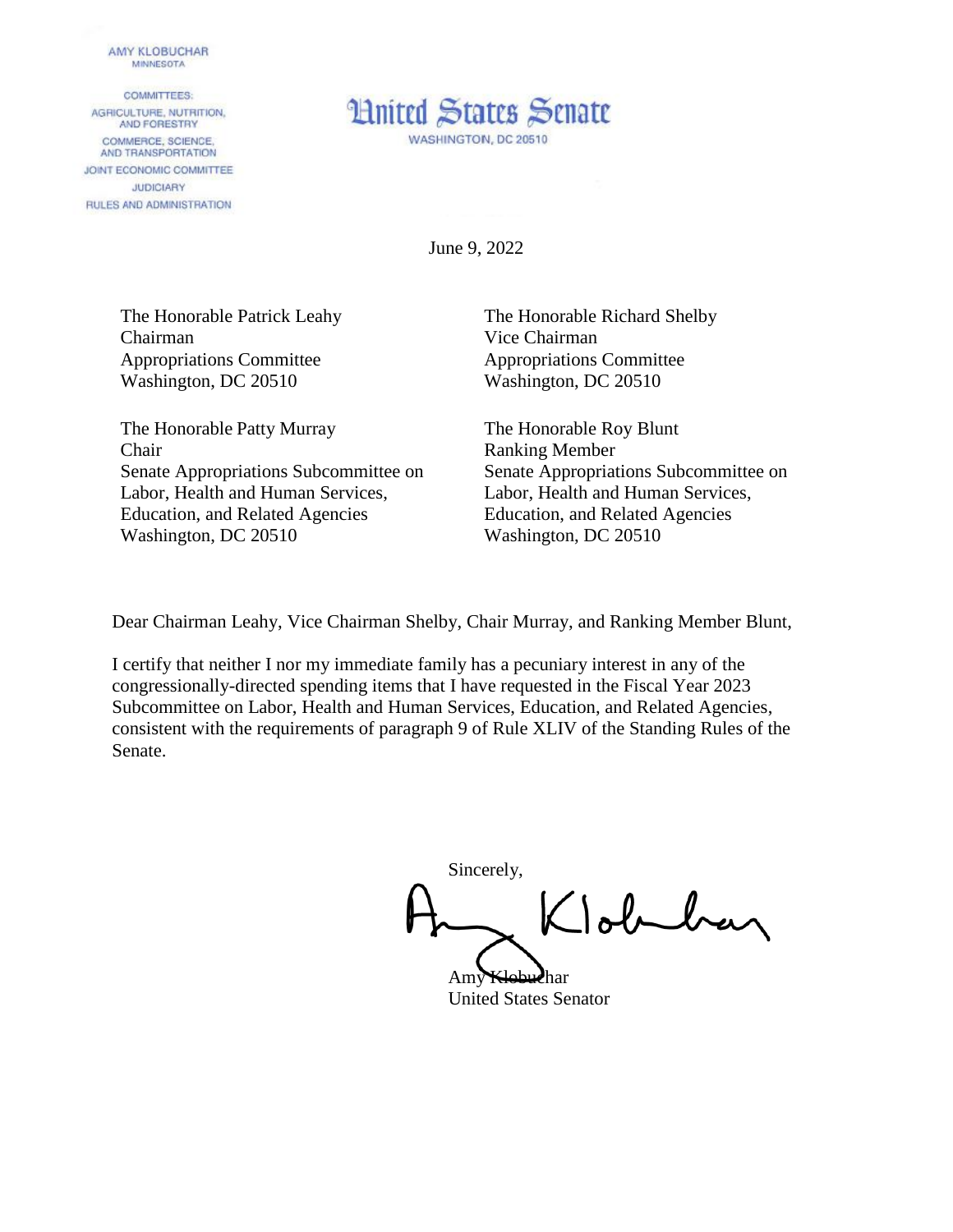## **Klobuchar, Amy(D-MN) Labor and Health and Human Services Congressionally Directed Spending Requests**

| <b>Recipient Name</b>                            | <b>Project Purpose</b>                                                                                                                                                                                                                                                                                                                                                                                                                                                                                                                                                                                                                                                                                                                                                                                                                                                                                                                                                                                                                                                                                                                                                                                                                                                                                                                                                                                                                                                                                                                                                                                                                                                                                                                                                                    | <b>Project</b><br><b>Location</b> | <b>Amount</b><br><b>Requested</b><br>(5000) |
|--------------------------------------------------|-------------------------------------------------------------------------------------------------------------------------------------------------------------------------------------------------------------------------------------------------------------------------------------------------------------------------------------------------------------------------------------------------------------------------------------------------------------------------------------------------------------------------------------------------------------------------------------------------------------------------------------------------------------------------------------------------------------------------------------------------------------------------------------------------------------------------------------------------------------------------------------------------------------------------------------------------------------------------------------------------------------------------------------------------------------------------------------------------------------------------------------------------------------------------------------------------------------------------------------------------------------------------------------------------------------------------------------------------------------------------------------------------------------------------------------------------------------------------------------------------------------------------------------------------------------------------------------------------------------------------------------------------------------------------------------------------------------------------------------------------------------------------------------------|-----------------------------------|---------------------------------------------|
| Aitkin County<br>Government                      | The Aitkin County Government requests funding to provide<br>transitional services and support to clients with substance abuse<br>and/or mental health needs. The Aitkin County Transition Program<br>is a collaborative project between Community Corrections, Health<br>and Human Services, the Jail and the Sheriff's Department to<br>provide a concentrated effort to make the transition from<br>in-custody to the community. Community based activities and<br>supports would include additional support to expand the current<br>Club House. Club House currently provides mental health support,<br>programming, education, and a safe and sober location to<br>socialize. When other funding such as medical insurance or<br>behavioral health funding is not available the grant funds will be<br>used to provide short term mental health and chemical use<br>treatment options in the jail. This service would be offered for<br>individuals for up to 30 days to get a front end start on recovery<br>and wellness before transitioning back into the community.<br>Technology will be added in the jail to provide a virtual training<br>and treatment option for inmates. Treatment in the jail is a new<br>option for inmates. Transportation assistance and/or<br>reimbursement will be incorporated into the project to support<br>individuals in getting to and from treatment, appointments,<br>healthy activities, and court.                                                                                                                                                                                                                                                                                                                                        | Aitkin<br>County MN               | \$250                                       |
| Stepping Stone<br><b>Emergency Housing</b>       | Stepping Stone request funds to renovate the second floor of the<br>current facility to accommodate more residents and make other<br>minor and infrastructure updates.                                                                                                                                                                                                                                                                                                                                                                                                                                                                                                                                                                                                                                                                                                                                                                                                                                                                                                                                                                                                                                                                                                                                                                                                                                                                                                                                                                                                                                                                                                                                                                                                                    | Anoka MN                          | \$386                                       |
| Allina Health                                    | Allina Health requests funding to establish a Mental Health and<br>Addiction Specialty Center to provide an integrated and robust<br>continuum of services for patients and community members living<br>with mental illness and addiction. The Specialty Center brings<br>together Allina Health outpatient mental health and addiction<br>programs currently in varying locations, expands targeted<br>programs to meet demand, integrates with community partners to<br>meet social-related health needs and peer recovery needs, and<br>offers an "urgent care" model of crisis services to help reduce<br>reliance on the Emergency Department and increase coordination<br>of services. The Specialty Center will be located at Mercy Hospital<br>- Unity Campus in Fridley. The first-of-its-kind, 53,500+ square<br>foot center is designed to provide a wide range of behavioral<br>health services and connection to county and community services<br>for food, economic and housing assistance, and community<br>partnerships for peer recovery assistance. The development of all<br>programs embraces virtual and mobile access to maximize reach<br>into the community. Specifically, the Specialty Center will expand<br>Allina Health Mental Health and Addiction programs to meet<br>existing pent up demand, holding inpatient beds stable but<br>expanding all other services to meet the needs of community<br>members - while keeping them in the community; creating new<br>mental health and addiction services to serve the lifespan,<br>including child, adolescent, and geriatric services; and partnering<br>with community organizations to provide on-site access to county<br>resources, peer recovery support, and in-person and mobile crisis<br>services. | Anoka<br>County MN                | \$2,000                                     |
| The Hormel Institute,<br>University of Minnesota | The Hormel Institute at the University of Minnesota requests funds<br>for this project to purchase equipment that will will add an new<br>capability to the microscope and enable research studies. The<br>focused ion beam (FIB) miller with Correlative fluorescence<br>microscopy capabilities is an instrument essential to preparing<br>samples for cryo-electron tomography, which allows for 3D<br>visualization of cellular assemblies directly at sub nanometer<br>resolutions and is an integral part of our Minnesota BioImaging<br>Center imaging capabilities. The Hormel Institute has the only<br>high resolution cryo-electron microscope in MN and surrounding<br>states including IA, SD, ND, and NE.                                                                                                                                                                                                                                                                                                                                                                                                                                                                                                                                                                                                                                                                                                                                                                                                                                                                                                                                                                                                                                                                   | Austin MN                         | \$1,900                                     |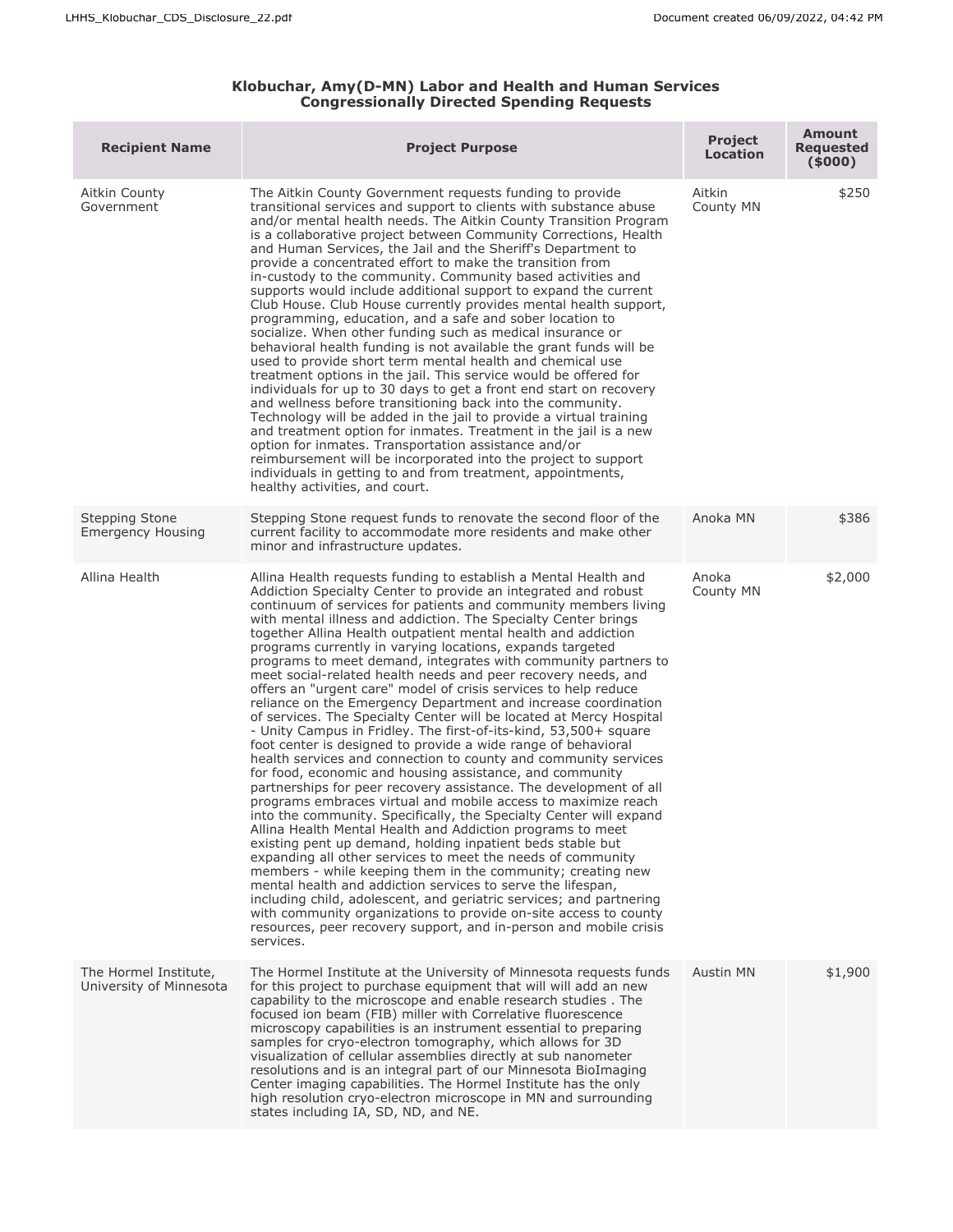| University of Minnesota                                     | The University of Minnesota requests funds for this project to<br>construct a new facility to accommodate more students on site by<br>investing in infrastructure, which includes a learning center with<br>additional classrooms, a Minnesota Ecology Walk and a prairie<br>root encounter. Over the last 15 years, Cedar Creek's K-12<br>programs have grown from serving 575 students to over 7,000 -<br>with 48% of students non-white. Cedar Creek Ecosystem Science<br>Reserve is a University of Minnesota biological field station with<br>many ecosystems and species found throughout the forests and<br>grasslands of North America. Faculty, staff, and students who work<br>at Cedar Creek are dedicated to understanding how human<br>activities, such as agriculture and fossil fuel combustion, are<br>changing ecosystems and to pass along that knowledge and<br>appreciation of the natural world to the next generation. | <b>Bethel MN</b>               | \$2,450 |
|-------------------------------------------------------------|----------------------------------------------------------------------------------------------------------------------------------------------------------------------------------------------------------------------------------------------------------------------------------------------------------------------------------------------------------------------------------------------------------------------------------------------------------------------------------------------------------------------------------------------------------------------------------------------------------------------------------------------------------------------------------------------------------------------------------------------------------------------------------------------------------------------------------------------------------------------------------------------------------------------------------------------|--------------------------------|---------|
| Normandale<br>Community College                             | Normandale requests funding for this project to develop a Health<br>Sciences Center for Interprofessional Education (IPE) and<br>Simulation to the delivery of education for nursing, dental<br>hygiene, and other allied health professions.                                                                                                                                                                                                                                                                                                                                                                                                                                                                                                                                                                                                                                                                                                | Bloomington<br><b>MN</b>       | \$189   |
| Normandale<br><b>Community College</b>                      | Normandale requests funding to develop a state-of-the-art Health<br>Sciences Center for Interprofessional Education (IPE) and<br>Simulation. The Center would provide students in Normandale's<br>nursing, dental hygiene, community health worker, nutrition, and<br>exercise programs to learn together through simulated scenarios<br>that build teamwork and communication skills.                                                                                                                                                                                                                                                                                                                                                                                                                                                                                                                                                       | Bloomington<br>MN              | \$1,309 |
| The Works                                                   | The Works requests funds for this project to help Minnesota<br>educators address pandemic learning losses and achieving<br>grade-specific student learning objectives by providing Science<br>Standards-aligned programming that brings engineering concepts<br>to life and enhances student learning; impact the STEM<br>opportunity gap through subsidized access to under-resourced<br>schools and expanding community-based programs; and diversify<br>STEM workforce representative of their diverse community by<br>reaching more students, and especially those from communities<br>underrepresented in STEM, with early engineering experiences<br>that inspire long-term STEM interest.                                                                                                                                                                                                                                             | Bloomington<br><b>MN</b>       | \$125   |
| <b>Greater Minnesota</b><br>Children's Museums<br>Coalition | Greater Minnesota Children's Museums Coalition requests funds<br>for this project to support educators through subsidized field trips<br>and bussing, and children and families facing economic<br>uncertainty through the expansion of access programs. This<br>project will focus on providing high quality educational<br>experiences in a way that is equitable for the children in most<br>need.                                                                                                                                                                                                                                                                                                                                                                                                                                                                                                                                        | <b>Blue Earth</b><br>County MN | \$700   |
| Minnesota State<br>University, Mankato                      | Minnesota State University requests funding to support the launch<br>of the Minnesota Polytechnic and Applied Learning Institute<br>(MinnPoly) to be the state's first and only polytechnic.                                                                                                                                                                                                                                                                                                                                                                                                                                                                                                                                                                                                                                                                                                                                                 | <b>Blue Earth</b><br>County MN | \$3,000 |
| Hennepin Technical<br>College                               | Hennepin Technical College (HTC) requests funding to provide<br>training for high-demand industries that support the economic<br>development and stability of Minnesota by expanding its<br>Automation Robotics Engineering Technology (ARET) program to<br>its Brooklyn Park campus.                                                                                                                                                                                                                                                                                                                                                                                                                                                                                                                                                                                                                                                        | Brooklyn<br>Park MN            | \$2,422 |
| Dakota Child and<br>Family Clinic                           | Dakota Child and Family Clinic (DCFC) requests funding to develop<br>its mental health and community outreach services. The funds will<br>cover necessary construction and equipment costs for a new wing<br>dedicated to mental health and community outreach services.<br>Existing clinic space is also in need of upgrades.                                                                                                                                                                                                                                                                                                                                                                                                                                                                                                                                                                                                               | <b>Burnsville MN</b>           | \$750   |
| M Health Fairview<br>Ridges Hospital                        | M Health Fairview requests funding for M Health Fairview Ridges<br>Hospital's cardiac catheterization/interventional imaging<br>laboratory. This funding would allow Ridges Hospital to upgrade<br>their 14-year-old cardiac catheterization/interventional laboratory<br>equipment.                                                                                                                                                                                                                                                                                                                                                                                                                                                                                                                                                                                                                                                         | <b>Burnsville MN</b>           | \$1,093 |
| Boys & Girls Club of<br>Detroit Lakes, Inc.                 | Boys & Girls Club of Detroit requests funding for this project to<br>provide a high-quality educational and fun daytime child care<br>experience for local youth in addition to helping close the gap for<br>access to affordable child care with hours that work with local<br>employers' schedules. L.E.A.P. (Learn, Explore & Play) is an early<br>childhood full-day preschool program to be held inside the existing<br>Boys & Girls Club of Detroit Lakes and serving families in Becker<br>County, Minnesota. This will be a curriculum-based, structured                                                                                                                                                                                                                                                                                                                                                                             | Detroit<br>Lakes MN            | \$300   |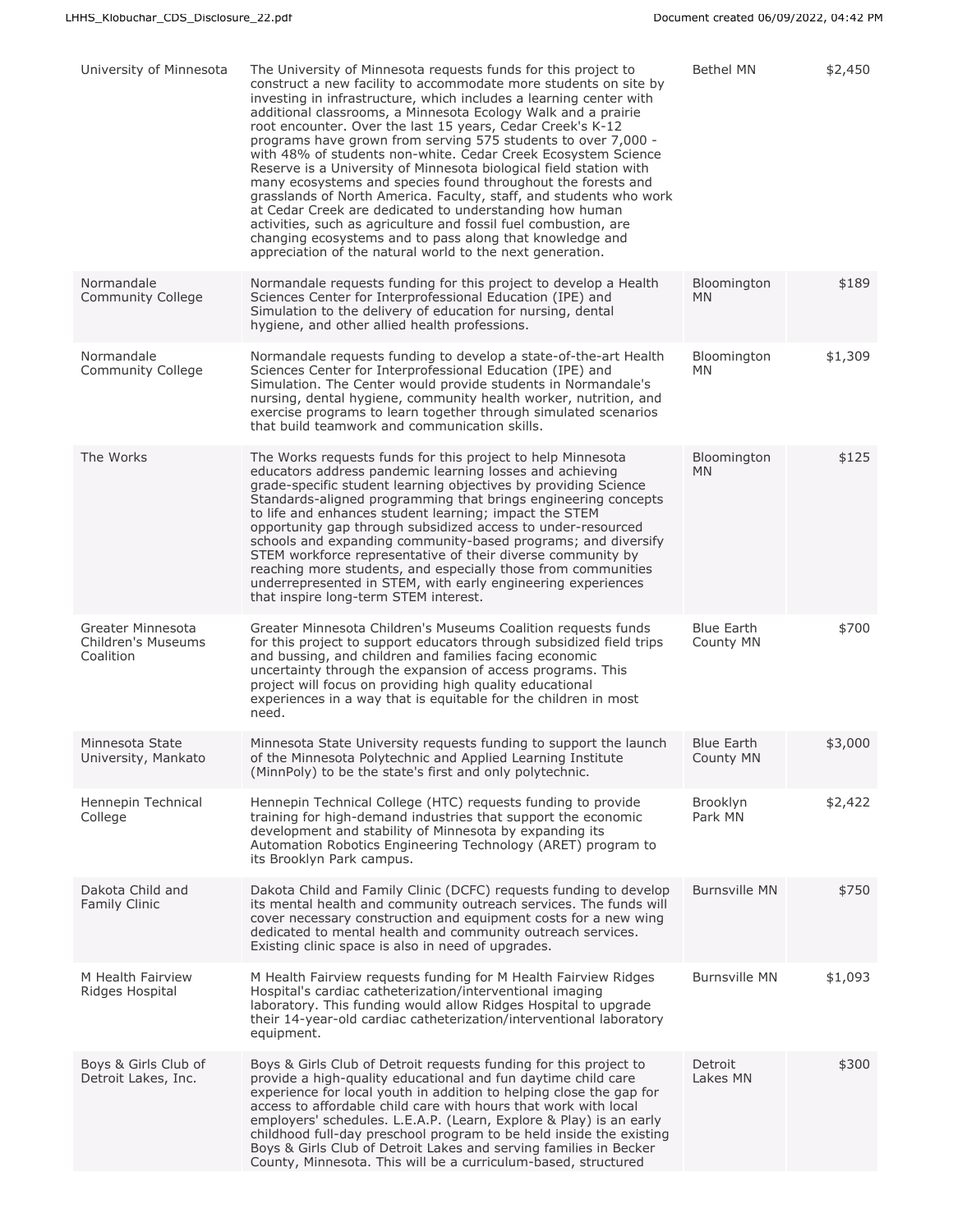|                                               | educational program focused on school-readiness,<br>social-emotional skills, and building overall character in today's<br>youth.                                                                                                                                                                                                                                                                                                                                                                                                                                                                                                                                                                                                                                                                                                                                                                                                                                                                                                                                                                                                                                                                                                                                                                                                                                                          |           |         |
|-----------------------------------------------|-------------------------------------------------------------------------------------------------------------------------------------------------------------------------------------------------------------------------------------------------------------------------------------------------------------------------------------------------------------------------------------------------------------------------------------------------------------------------------------------------------------------------------------------------------------------------------------------------------------------------------------------------------------------------------------------------------------------------------------------------------------------------------------------------------------------------------------------------------------------------------------------------------------------------------------------------------------------------------------------------------------------------------------------------------------------------------------------------------------------------------------------------------------------------------------------------------------------------------------------------------------------------------------------------------------------------------------------------------------------------------------------|-----------|---------|
| 23rd Veteran                                  | 23rd Veteran requests funds to support a program for military and<br>veterans who have experienced a traumatic event. The 23V Recon<br>Program addresses issues facing veterans struggling to transition<br>to civilian life by focusing on the prevention or de-escalation of<br>these life challenges. Each group completes a 14-week program<br>that includes a week-long outdoor wellness adventure, physical<br>fitness, positive psychology and trigger association retraining. The<br>goal is to empower veterans to lead happier and more successful<br>lives, resulting in healthier and happier communities.                                                                                                                                                                                                                                                                                                                                                                                                                                                                                                                                                                                                                                                                                                                                                                    | Duluth MN | \$90    |
| Armory Arts and Music<br>Center               | The Armory Arts and Music Center (AAMC) requests funding to<br>design and construct the MRC rehearsal, studio, recording and<br>performance space; design and construct a restored historic<br>Duluth Armory performance stage, and for 5 years of program<br>operations (Program Manager and Music Instructors). This space<br>will serve the students of the MRC and the broader community.<br>The MRC is a eleven-year-old program for teens in Middle and<br>High School. This vibrant youth education program will be<br>permanently housed in about 3,000 square feet space on the<br>lower level of the restored Duluth Armory. One of the primary<br>programs of the AAMC is operation of the MRC. The MRC students<br>learn to play, write, and practice with other musicians, learn how<br>to record, and publicly perform. The MRC studio space and the<br>restored historic stage will provide a one-of-a-kind experience for<br>our students. In addition to providing a high-quality music<br>experience to students in grades 6-12, the MRC nurtures and<br>builds life skills. Students have a safe space to create, learn,<br>explore, and yes - fail. They develop self-confidence, learn<br>perseverance, develop deep friendships, become astute<br>self-advocates, and develop the entrepreneurial skills needed<br>should they decide to explore music as a career. | Duluth MN | \$1,480 |
| College of St.<br>Scholastica, Inc.           | College of St. Scholastica, Inc. requests funding to complete the<br>renovation of the College of St. Scholastica's Nursing Simulation<br>labs. Specifically, funds would be used for the renovation and<br>outfitting of an existing nursing skills lab, the creation of a TeleICU<br>and emergency services simulation lab, the purchase of additional<br>state-of-the-art equipment, and upgraded network/wireless<br>infrastructure.                                                                                                                                                                                                                                                                                                                                                                                                                                                                                                                                                                                                                                                                                                                                                                                                                                                                                                                                                  | Duluth MN | \$1,417 |
| First Witness Child<br><b>Advocacy Center</b> | First Witness Child Advocacy Center requests funding to increase<br>the understanding of sexual abuse dynamics, teaching adults how<br>to respond to, spot and report abuse.                                                                                                                                                                                                                                                                                                                                                                                                                                                                                                                                                                                                                                                                                                                                                                                                                                                                                                                                                                                                                                                                                                                                                                                                              | Duluth MN | \$300   |
| St. Luke's Hospital of<br>Duluth              | St. Luke's Hospital requests funding for technology, equipment<br>and infrastructure needed to upgrade a planned and funded<br>28-bed inpatient cardiac care unit into one that can immediately<br>be turned into an ICU unit as the need arises. The project will<br>increase the number of isolation-capable rooms within the unit<br>and integrate the technological infrastructure needed for St. Luke's<br>to provide telehealth critical care consults with rural hospitals<br>throughout the region.                                                                                                                                                                                                                                                                                                                                                                                                                                                                                                                                                                                                                                                                                                                                                                                                                                                                               | Duluth MN | \$5,000 |
| Accessible Space Inc                          | Accessible Space Inc. requests funds to construct a 55-unit.<br>affordable, accessible senior housing development project at<br>Morgan Park Senior Apartments in Duluth, Minnesota. The<br>building will be a wood frame, three-story, new construction<br>apartment building with an elevator and surface parking. The<br>proposed building would have approximately 45 one-bedroom<br>units and 10 two-bedroom units. The one-bedrooms will be<br>approximately 660 square feet and the two-bedroom units will be<br>approximately 880 square feet. At least 20% of the units will be<br>Type A, fully accessible units for households with physical or<br>cognitive disabilities along with a similar percentage of accessible<br>parking stalls.                                                                                                                                                                                                                                                                                                                                                                                                                                                                                                                                                                                                                                      | Duluth MN | \$3,500 |
| Reading Is Fundamental                        | These federal funds will be used to provide literacy resources to<br>the local community. This project would provide three free print<br>books featuring diverse content to 15,000 PreK-8 students, free<br>digital library access to nearly 1,000 titles to 7,500 PreK-5<br>students, a classroom lending library of 15 books at each<br>participating school, along with access to accompanying<br>supplemental literacy content for educators, parents, and<br>volunteers to create engaged readers. These funds would also                                                                                                                                                                                                                                                                                                                                                                                                                                                                                                                                                                                                                                                                                                                                                                                                                                                            | Eagan MN  | \$350   |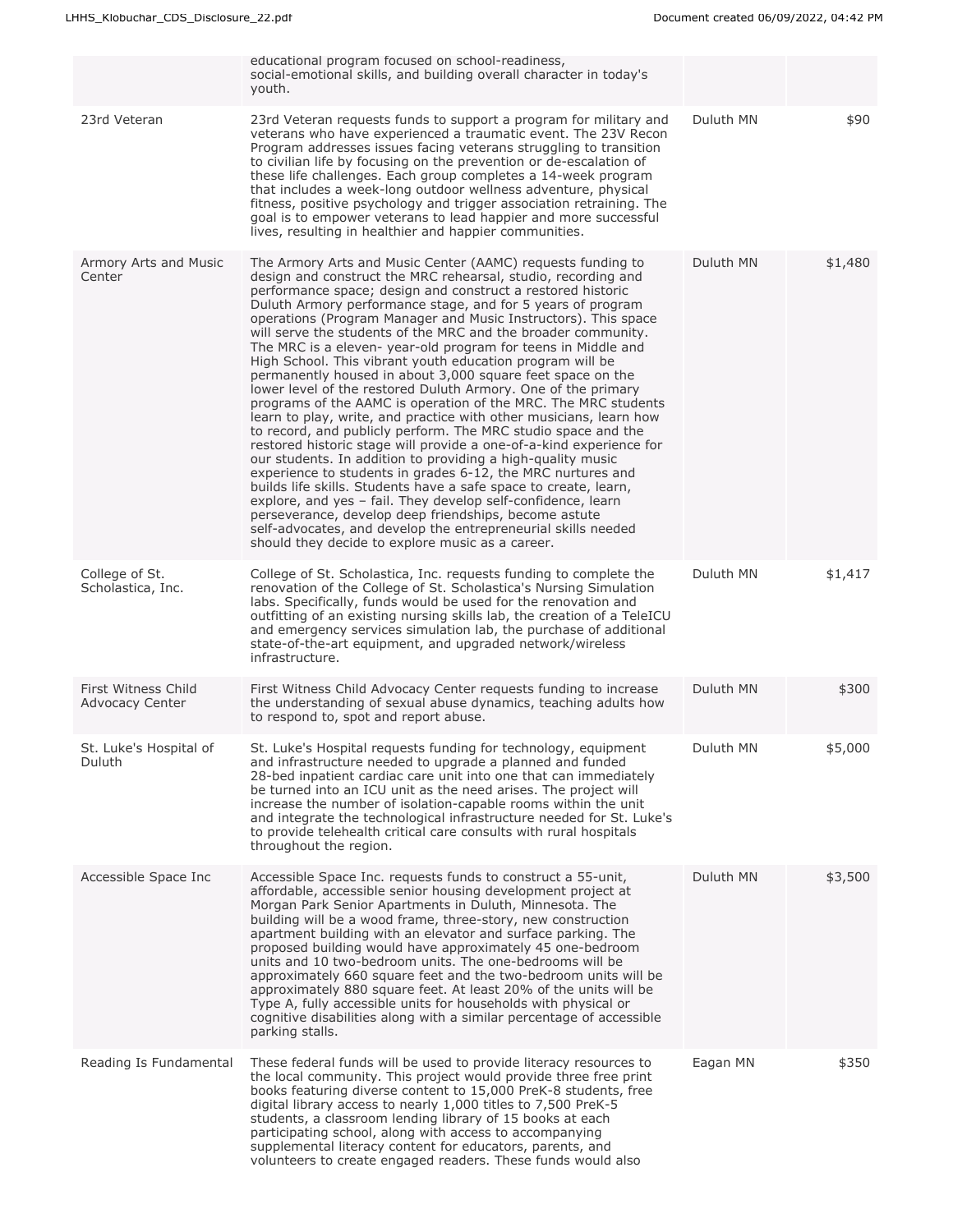|                                       | provide for student engagement materials (e.g., bookmark,<br>bookplates, parent tip sheets, book-related resources) as well as<br>educator engagement materials (poster, orientation materials,<br>welcome kit). In addition, this project would use funds for family<br>engagement, community capacity building, content creation,<br>communications outreach, technical assistance, best practice<br>quidance, RIF personnel and account management.                                                                                                                                                                                                                                                                                                                                                                                                                                                                                                                                                                                                                                                                                                                                                                                                                                     |                           |         |
|---------------------------------------|--------------------------------------------------------------------------------------------------------------------------------------------------------------------------------------------------------------------------------------------------------------------------------------------------------------------------------------------------------------------------------------------------------------------------------------------------------------------------------------------------------------------------------------------------------------------------------------------------------------------------------------------------------------------------------------------------------------------------------------------------------------------------------------------------------------------------------------------------------------------------------------------------------------------------------------------------------------------------------------------------------------------------------------------------------------------------------------------------------------------------------------------------------------------------------------------------------------------------------------------------------------------------------------------|---------------------------|---------|
| Minnesota Community<br>Care           | Minnesota Community Care (MCC) requests funding to expand the<br>use of its Farmington Clinic site to create a local, one-stop shop of<br>holistic health care for residents in Farmington and the<br>surrounding areas of Dakota County. This clinic was previously<br>operated by M Health Fairview as a private primary care facility<br>but was shut down in the fall of 2020. By reopening the site in<br>2021 for service as a FQHC, this project would re-establishing<br>access to primary care for area residents.                                                                                                                                                                                                                                                                                                                                                                                                                                                                                                                                                                                                                                                                                                                                                                | Farmington<br><b>MN</b>   | \$5,000 |
| Apple Tree Dental                     | Apple Tree Dental requests funding to create and launch<br>Minnesota's first rural dental residency program. The 29 person<br>dental team is now providing care from a new dental facility<br>co-located with the Minnesota Department of Human Services -<br>Direct Care and Treatment Clinic - a first of its kind<br>public/nonprofit partnership to co-locate dental services in<br>Minnesota. The Fergus Falls Center for Dental Health is a<br>nonprofit (501c3) Critical Access Dental practice. This project<br>funding will provide the final support needed to launch the first<br>rural dental residency program in Minnesota. This rural residency<br>program will provide invaluable training in general dentistry,<br>geriatric and special care dentistry to two dental residents each<br>year. Funds will cover remaining faculty training, certification, and<br>support staff training to launch an IV Sedation program for people<br>with special needs, and recruitment, training and startup costs for<br>a new mobile program hub extending dental services to sites<br>throughout the region. This project with extend the reach of this<br>regional center for geriatric and special care dentistry, which is a<br>HRSA designed underserved area for dental care. | Fergus Falls<br><b>MN</b> | \$144   |
| Apple Tree Dental                     | Apple Tree Dental requests funding to support expanded access to<br>oral health care in West Central Minnesota. There is a need for<br>on-site dental care in West Central Minnesota at long-term care<br>facilities, nursing homes, Head Start Centers, group homes,<br>assisted living centers and schools. Transportation is a major<br>barrier to receiving care in rural areas, therefore providing on-site<br>dental services, especially for people with special needs, children,<br>and the elderly, is becoming more critical all of the time. This<br>funding will help purchase the necessary mobile dental delivery<br>vehicle, and the needed mobile dental equipment for the<br>program.                                                                                                                                                                                                                                                                                                                                                                                                                                                                                                                                                                                     | Fergus Falls<br><b>MN</b> | \$877   |
| West Central Initiative               | West Central Initiative and Jasmin Child Care and Preschool<br>request funding for this project to renovate a space in south<br>Moorhead to open a 70-slot, multi-cultural child care center,<br>staffed with culturally competent teachers. This will be the second<br>location for the Jasmin Child Care and Preschool Center, with their<br>first located in Fargo, North Dakota.                                                                                                                                                                                                                                                                                                                                                                                                                                                                                                                                                                                                                                                                                                                                                                                                                                                                                                       | Fergus Falls<br><b>MN</b> | \$500   |
| <b>Riverland Community</b><br>College | Riverland Community College requests funding to increase the<br>pipeline of skilled technicians for manufacturing and transportation<br>sectors through (1) collaboration with businesses in a "Learn and<br>Earn" model for adult learners to enroll in manufacturing and<br>transportation programs while working part-time for partner<br>businesses to solve the immediate and future workforce demands,<br>(2) develop high-tech classroom labs with up-to-date equipment<br>on Owatonna and Albert Lea campuses to enhance the skills of<br>graduates in manufacturing and transportation pathway, (3)<br>Recruit and develop faculty from diverse backgrounds to attract<br>and educate the growing diverse student population, and (4)<br>Develop and implement increased non-credit training and<br>certifications in high-demand areas like Commercial Truck Driving<br>(Class A and B), Logistics, Dispatch, and Welding.                                                                                                                                                                                                                                                                                                                                                       | Freeborn<br>County MN     | \$1,975 |
| Red Wing Ignite                       | Red Wing Ignite requests funding to expand its Learn and Earn<br>program to include essential skills training. This funding would be<br>used to increase student skills and competencies; and the<br>diversity of participation, while strengthening the region's talent<br>pipeline. Skills training focuses on oral and written<br>communication, building social skills and basic digital<br>competencies.                                                                                                                                                                                                                                                                                                                                                                                                                                                                                                                                                                                                                                                                                                                                                                                                                                                                              | Goodhue MN                | \$127   |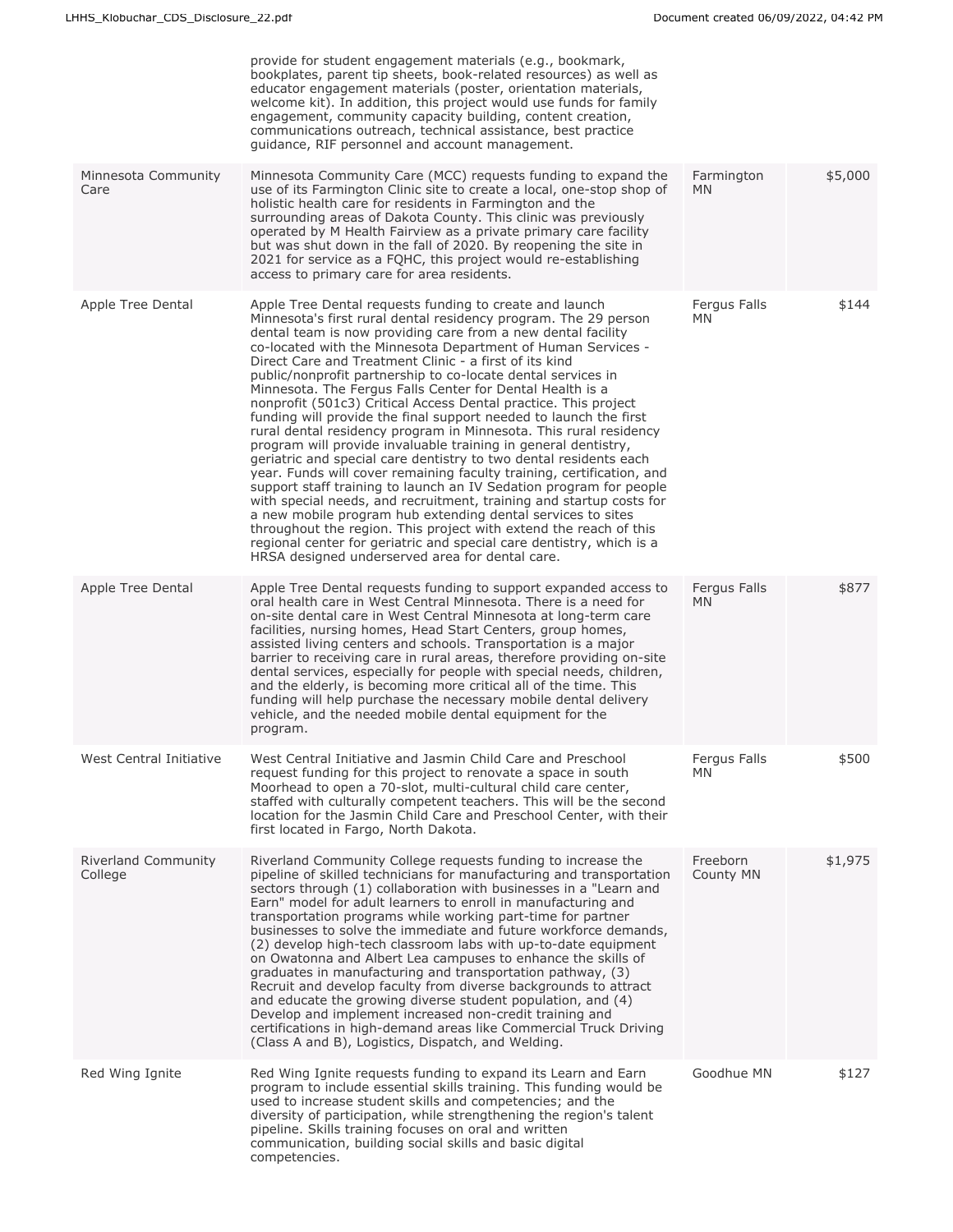| Grand Portage Band of<br>Lake Superior Chippewa    | The Grand Portage Band of Lake Superior Chippewa requests<br>funding for a new emergency services garage. The current garage<br>is over 30 years old and too small for current needs. The garage<br>has maintenance concerns, including a roof that needs to be<br>replaced due to water damage, garage doors that no longer work,<br>and heating issues. The current status of the garage could slow<br>down response time to emergencies and needs to be replaced in<br>order to serve the North Shore of Minnesota.                                                                                                                                                                                                                           | Grand<br>Portage MN               | \$1,125 |
|----------------------------------------------------|--------------------------------------------------------------------------------------------------------------------------------------------------------------------------------------------------------------------------------------------------------------------------------------------------------------------------------------------------------------------------------------------------------------------------------------------------------------------------------------------------------------------------------------------------------------------------------------------------------------------------------------------------------------------------------------------------------------------------------------------------|-----------------------------------|---------|
| Boys & Girls Clubs of<br>the Northland             | The Boys & Girls Club Grand Rapids and Greenway requests<br>funding to renovate a building that will be a dedicated space for<br>Club programming, allowing for the growth of out-of-school time<br>programming that supports academic success, healthy lifestyles,<br>and character and leadership development, while partnering with<br>school districts, other non-profit organizations, behavioral health<br>services, and local artisans. The site will also be a place to support<br>families and family engagement activities.                                                                                                                                                                                                            | Grand<br>Rapids MN                | \$350   |
| Itasca Economic<br>Development<br>Corporation      | Itasca Economic Development Corporation (IEDC) requests<br>funding to create a regional innovation system called The Forge to<br>provide environments where the public can access work readiness<br>skills training, pre-apprenticeship training, and in-demand<br>occupational training in an area with high rates of concentrated<br>poverty.                                                                                                                                                                                                                                                                                                                                                                                                  | Grand<br>Rapids MN                | \$578   |
| <b>Reif Arts Council</b>                           | Reif Arts Council requests funds to support five key arts education<br>programs-dance education (pre-k through high school), theater<br>education (1st grade through high school), filmmaking classes<br>(high school), music basics (students aged 0-5), and live arts field<br>trips (students of all ages from public, private and home schools).<br>These scholarship funds would ensure access for anyone that<br>wants to participate in the arts.                                                                                                                                                                                                                                                                                         | Grand<br>Rapids MN                | \$17    |
| Minnesota West<br>Community & Technical<br>College | Minnesota West Community & Technical College requests funding<br>for this project to enhance and expand health-related<br>programming on the Granite Falls campus. The project enhances<br>the already onsite Nursing program by adding a classatory<br>simulation space. The funds would be used to purchase<br>instructional equipment & classroom/lab furnishings, expand<br>technologies, offset initial instructional costs, and do minor<br>remodeling of current spaces.                                                                                                                                                                                                                                                                  | <b>Granite Falls</b><br><b>MN</b> | \$2,000 |
| Reverence for Life and<br>Concern for People       | Project Turnabout requests funding to purchase and installation of<br>a complete security system including internal and external<br>cameras, and a key fob system that would allow staff to monitor<br>and lock down its inpatient, publicly funded treatment facility in<br>rural Minnesota.                                                                                                                                                                                                                                                                                                                                                                                                                                                    | <b>Granite Falls</b><br><b>MN</b> | \$536   |
| Minnesota Autism<br>Center                         | Minnesota Autism Center (MAC) requests funding to improve<br>sensory equipment at each of its sites across Minnesota. MAC<br>services utilize applied behavioral analysis therapy, as well as<br>speech and occupational therapy, assessment and diagnosis<br>services, and individual and family services. An integral part of<br>these services in sensory therapy, which helps children improve<br>their fine and gross motor skills and visual, auditory, and tactile<br>processing. These spaces currently have outdated equipment that<br>cannot accommodate all children. Updated equipment -- such as<br>sensory swings, harnesses, wall padding and mats -- will improve<br>the quality of therapy and long-term outcomes for children. | Hennepin<br>County MN             | \$200   |
| <b>CAPIUSA</b>                                     | CAPI's Immigrant Opportunity Center (IOC) is requesting funding<br>to engage local employers to address talent shortages while<br>providing comprehensive services to support 200 immigrant,<br>refugee, and BIPOC community members in developing the skills<br>and credentials needed for academic and career success.                                                                                                                                                                                                                                                                                                                                                                                                                         | Hennepin<br>County MN             | \$500   |
| <b>Greater Twin Cities</b><br>United Way           | Greater Twin Cities United Way requests funding for this project to<br>break the pipeline into homelessness for youth aging out of foster<br>care and adults exiting incarceration.                                                                                                                                                                                                                                                                                                                                                                                                                                                                                                                                                              | Hennepin<br>County MN             | \$1,000 |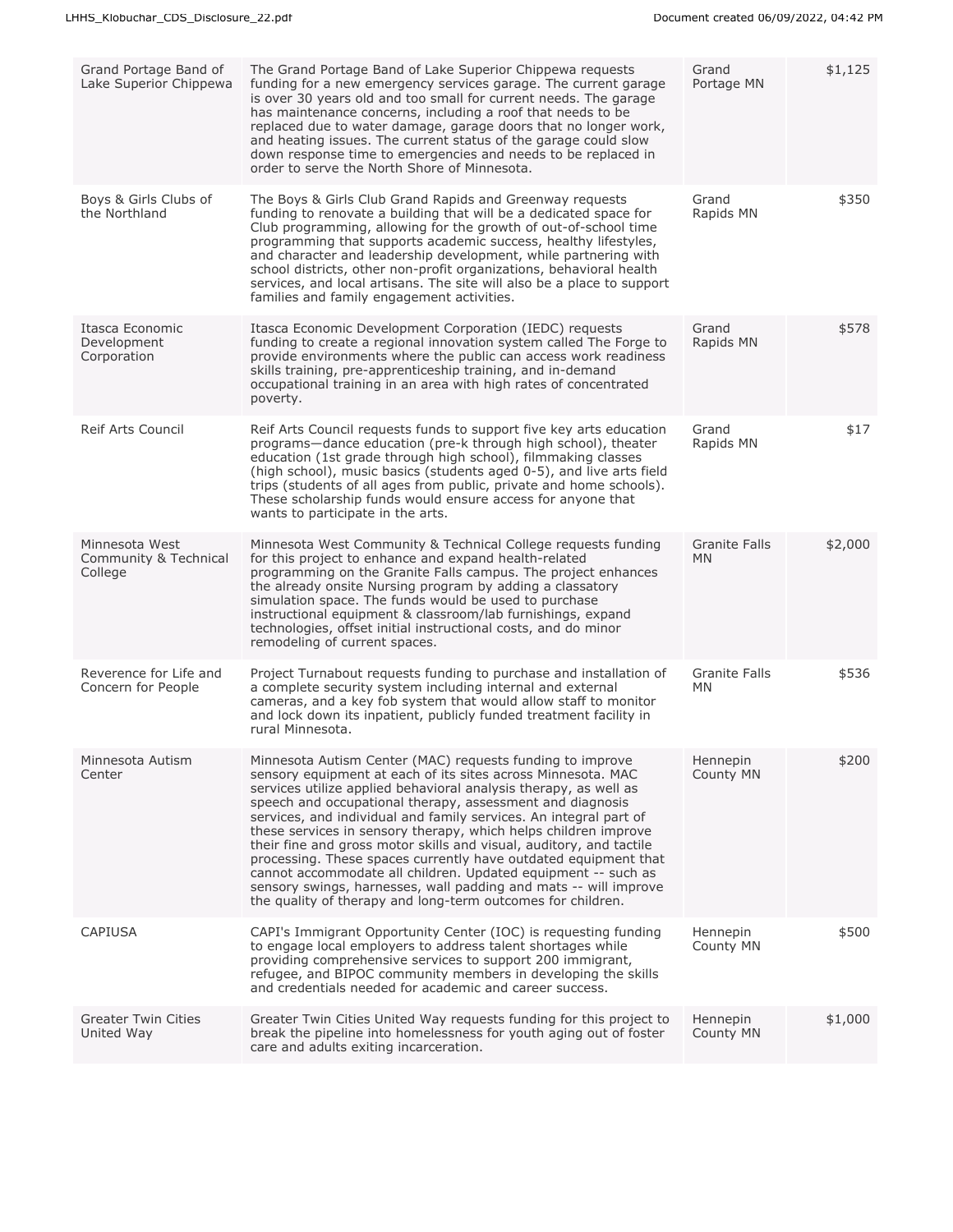| Hennepin Healthcare                          | Hennepin Healthcare requests funds for this project to update<br>ambulances, equipment and the facility for emergency medical<br>services. This will increase accessibility for patients using primary<br>or specialty clinics and hospital facilities on our multi-block<br>campus and to allow for rapid EMS response time given<br>heightened demands, a permanent expansion of an existing<br>parking ramp structure with a focus on ambulance charging<br>stations, controlled storage, and parking spaces is critically<br>needed.                                                                                                                                                                                                                                                                                                                                                                                                                                                                                                                                                                         | Hennepin<br>County MN | \$4,941 |
|----------------------------------------------|------------------------------------------------------------------------------------------------------------------------------------------------------------------------------------------------------------------------------------------------------------------------------------------------------------------------------------------------------------------------------------------------------------------------------------------------------------------------------------------------------------------------------------------------------------------------------------------------------------------------------------------------------------------------------------------------------------------------------------------------------------------------------------------------------------------------------------------------------------------------------------------------------------------------------------------------------------------------------------------------------------------------------------------------------------------------------------------------------------------|-----------------------|---------|
| Minnesota Alliance<br>With Youth             | Minnesota Alliance With Youth requests funding for a cohort of<br>AmeriCorps Promise Fellows. Promise Fellows work directly with<br>the youth and families they serve to create a support plan that is<br>built on the specific needs, talents and interests of the students.<br>Students themselves are selected for participation in the program<br>partially based on their answers to the Student Engagement<br>Instrument, a student self-assessment of their beliefs and<br>attitudes towards school and learning. Promise Fellows engage<br>students in school and learning by using an Early Warning System<br>to identify youth who need support and then provide individual<br>interventions to build academic and social skills.                                                                                                                                                                                                                                                                                                                                                                      | Hennepin<br>County MN | \$200   |
| PCs for People                               | PCs for People requests funding for five computer distribution<br>events. These events will distribute 750 refurbished laptops to low<br>income families, low income students and job seeking adults. Their<br>goal is to ensure equitable access to the technology tools needed<br>to fully participate in society.                                                                                                                                                                                                                                                                                                                                                                                                                                                                                                                                                                                                                                                                                                                                                                                             | Hennepin<br>County MN | \$75    |
| <b>Stratis Health</b>                        | Stratis Health requests funds for this project to improve the ability<br>for the Minnesota Serious Illness Action Network (SIAN) to<br>address urgent care and community needs for those with serious<br>illness. This project aims to strengthen local capacity; build<br>community infrastructure for preparedness, response, and<br>recovery for health care and caregivers; enable state and local<br>policy and program changes by finding innovative ways to<br>refinance long-term supports and services (LTSS) for Minnesota<br>and pursue the federal Program of All-Inclusive Care for the<br>Elderly (PACE) in Minnesota; develop sustainable payment for<br>serious illness care by creating a task force to identify and<br>advance palliative care payment initiatives forward with Minnesota<br>payers (public and private).                                                                                                                                                                                                                                                                      | Hennepin<br>County MN | \$265   |
| The Museum of Russian<br>Art                 | The Museum of Russian Art requests funds for this project to<br>present a literacy program in the schools relating to art, history,<br>and culture. The Museum's Education Coordinator and Education<br>Assistant will present the programs in the classrooms. Teachers<br>will be supplied with copies of the book for each child (for the<br>children to keep as their own), supplementary instructional<br>materials, and pre- and post-tests for evaluation.                                                                                                                                                                                                                                                                                                                                                                                                                                                                                                                                                                                                                                                 | Hennepin<br>County MN | \$30    |
| University of Minnesota<br>/ Minnesota State | The University of Minnesota and Minnesota State Colleges and<br>Universities request funds for the UMN/MNState Nursing<br>Workforce Pilot Program, which would allow both institutions to<br>conduct outreach, and develop a model curriculum, to attract<br>students from underrepresented secondary schools, community<br>colleges, and individuals seeking a second career in nursing. The<br>University of Minnesota School of Nursing and Minnesota State<br>Colleges and Universities are developing this partnership to<br>address the growing nationwide nursing workforce shortage that<br>fosters collaboration, attracts non-traditional students and<br>students from underserved as well as rural and Tribal<br>communities. The collaboration will create and expand on existing<br>partnerships with state and local academic institutions and health<br>care providers to enhance the practical experience needed to<br>succeed in clinical settings. The proposal will also focus on<br>providing students with exposure to alternative diagnosis and<br>treatment methods, such as telehealth. | Hennepin<br>County MN | \$3,900 |
| <b>Best Buddies</b><br>International, Inc.   | "The Best Buddies in Minnesota Inclusion Project for Students with<br>Intellectual and Developmental Disabilities requests funding for<br>this project to serve 800 students at 33 elementary, middle, and<br>high schools in Minnesota. The project will include training 66<br>student leaders with and without disabilities and 594 inclusive<br>activities. Best Buddies is a nonprofit $501(c)(3)$ organization<br>dedicated to establishing a global volunteer movement that<br>creates opportunities for one-to-one friendships, integrated<br>employment, leadership development, and inclusive living for<br>people with IDD. A critical part of education for children and youth                                                                                                                                                                                                                                                                                                                                                                                                                       | Hennepin<br>County MN | \$469   |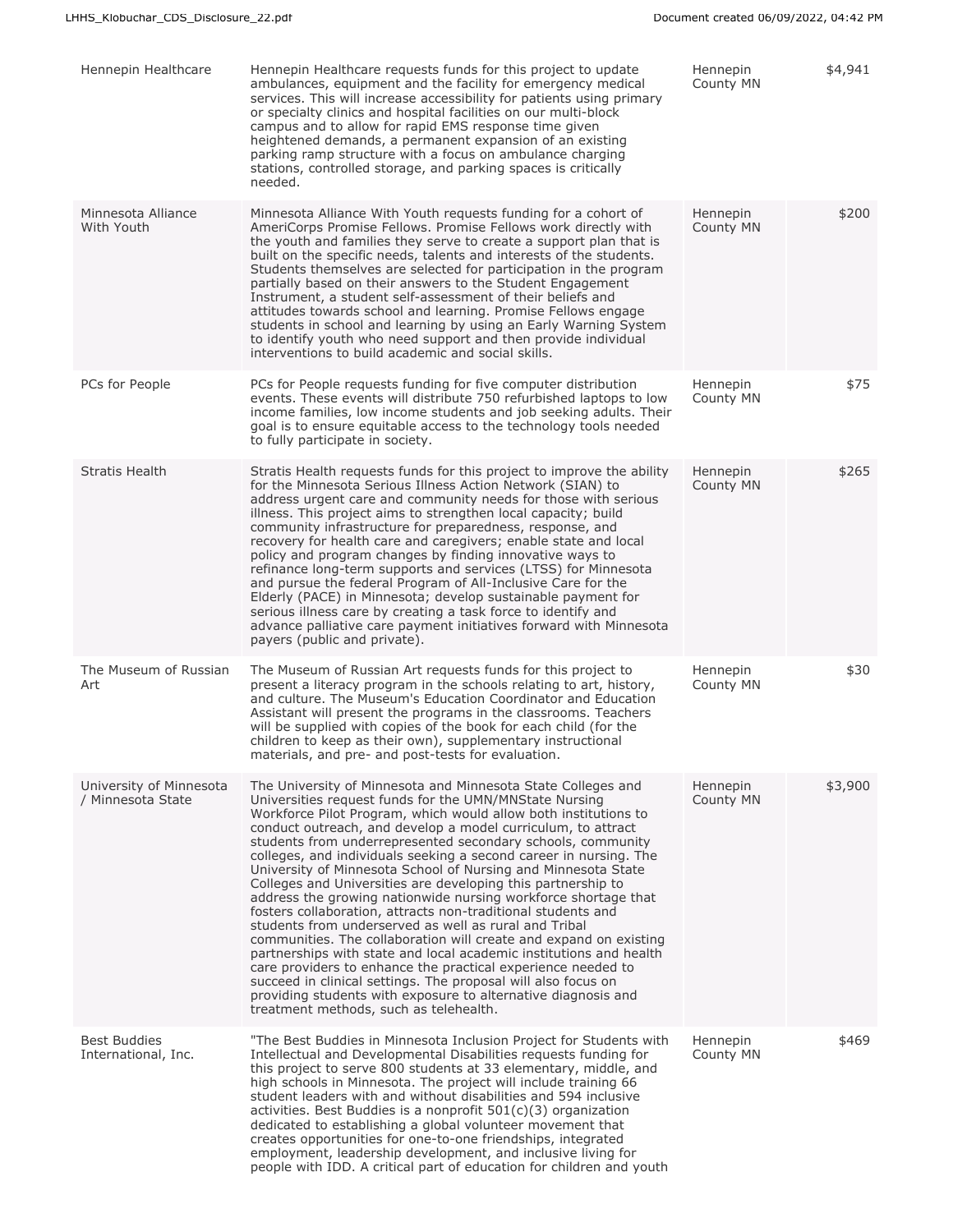|                                                                 | with IDD is the development of social skills which are essential to<br>success in the community and the workplace following school.<br>Best Buddies provides youth with IDD the opportunity to have a<br>friend and to be one, thereby learning how to successfully interact<br>with peers. The Best Buddies in Minnesota Inclusion Project for<br>Students with Intellectual and Developmental Disabilities fits<br>directly into the work of the Office of Special Education, which is<br>dedicated to ensuring that IDEA (The Individuals with Disabilities<br>Education Services, Education and Related Agencies Appropriations<br>Bill, which funds such efforts nationwide.                                                                                                                                                                                                                                                                                                                                                             |                                            |          |
|-----------------------------------------------------------------|-----------------------------------------------------------------------------------------------------------------------------------------------------------------------------------------------------------------------------------------------------------------------------------------------------------------------------------------------------------------------------------------------------------------------------------------------------------------------------------------------------------------------------------------------------------------------------------------------------------------------------------------------------------------------------------------------------------------------------------------------------------------------------------------------------------------------------------------------------------------------------------------------------------------------------------------------------------------------------------------------------------------------------------------------|--------------------------------------------|----------|
| Minnesota Mental<br>Health Community<br>Foundation              | Fast-Tracker requests funds to raise awareness for its virtual<br>community and health care connection resource that connects<br>individuals, families, mental health and substance use disorder<br>treatment providers, assessors, health care providers, and others<br>with a real-time, searchable directory of mental health and<br>substance use disorder resources and their availability within<br>Minnesota. This project would also engage youth leaders, schools,<br>family and community groups, to inform, connect, and empower<br>individuals to manage their mental health using this online tool.                                                                                                                                                                                                                                                                                                                                                                                                                              | Hennepin<br>County MN                      | \$500    |
| Minnesota North College                                         | Minnesota North College requests funds for this project to create<br>college programming to meet the need to train the local workforce<br>in the advancing electric vehicle and related transportation<br>technologies in order to build regional capacity for this market.<br>The funds in this proposal would be utilized to develop and pilot a<br>certificate program that aligns already existing automotive<br>technician, diesel technician, electrical maintenance and solar, and<br>engineering programming in Minnesota North College. This<br>certification would provide an additional avenue for students to<br>obtain relevant and cutting-edge skills that will allow them to take<br>part in an ever-advancing industry. This program seeks to make<br>the region more competitive for businesses within EV/AV/CV<br>technology industries, such as battery production. Development of<br>this training requires investment in space, professional<br>development, and equipment, which includes community<br>infrastructure. | <b>Hibbing MN</b>                          | \$2,000  |
| Southwest Initiative<br>Foundation                              | The Southwest Minnesota Council of Mayors requests funds for a<br>pilot program to retain and attract workforce through supporting<br>technical education for targeted occupations. The pilot program<br>will provide tuition forgiveness for technical training at Minnesota<br>West Community and Technical College campuses for targeted<br>occupations. The occupations will be identified by the Region<br>Workforce Development Council based on input from employers<br>and economic development organizations in the region. In<br>exchange for the tuition forgiveness, the students agree to remain<br>employed in the occupation in Southwest Minnesota for a period of<br>at least three years.                                                                                                                                                                                                                                                                                                                                   | Hutchinson<br>MN.                          | \$3,500  |
| Wilderness Health, Inc.                                         | Wilderness Health requests funding to accelerate development of<br>workforce training and education programs in four critical shortage<br>areas (nursing, radiology, ultrasounds, and laboratory<br>technicians). This project will create a nurse apprenticeship<br>program and provide workforce development program for CNAs,<br>medical assistants, and other careers.                                                                                                                                                                                                                                                                                                                                                                                                                                                                                                                                                                                                                                                                    | Lake County<br>MN.                         | \$965    |
| City of Lamberton, MN                                           | The City of Lamberton, MN requests funding to build a 24-unit<br>assisted living facility for its aging residents.                                                                                                                                                                                                                                                                                                                                                                                                                                                                                                                                                                                                                                                                                                                                                                                                                                                                                                                            | Lamberton<br><b>MN</b>                     | \$5,400  |
| Leech Lake Band of<br>Ojibwe                                    | Leech Lake Band of Ojibwe requests funds to renovate the<br>Ahnji-Be-Mah-Diz Recovery Center including replacing the failing<br>roof, replacing all windows and doors throughout the facility for<br>both security and energy efficiency, and installing a controlled<br>entry security system needed to protect employees and residents.<br>This project would benefit the Leech Lake Band and Native<br>American community by helping them address mental health and<br>substance use disparities.                                                                                                                                                                                                                                                                                                                                                                                                                                                                                                                                          | Leech Lake<br>Indian<br>Reservation<br>MN. | \$850    |
| <b>Finishing Trades</b><br>Institute of the Upper<br>Midwest Tr | Finishing Trades Institute of the Upper Midwest requests funding<br>to provide specialized student services on campus to their 2,800<br>students. This would fund a care team consisting of Master's Level<br>Behavioral Health Clinicians, Care Coordinators, Nurse Case<br>Managers, and a Registered Dietitian.                                                                                                                                                                                                                                                                                                                                                                                                                                                                                                                                                                                                                                                                                                                            | Little<br>Canada MN                        | \$11,760 |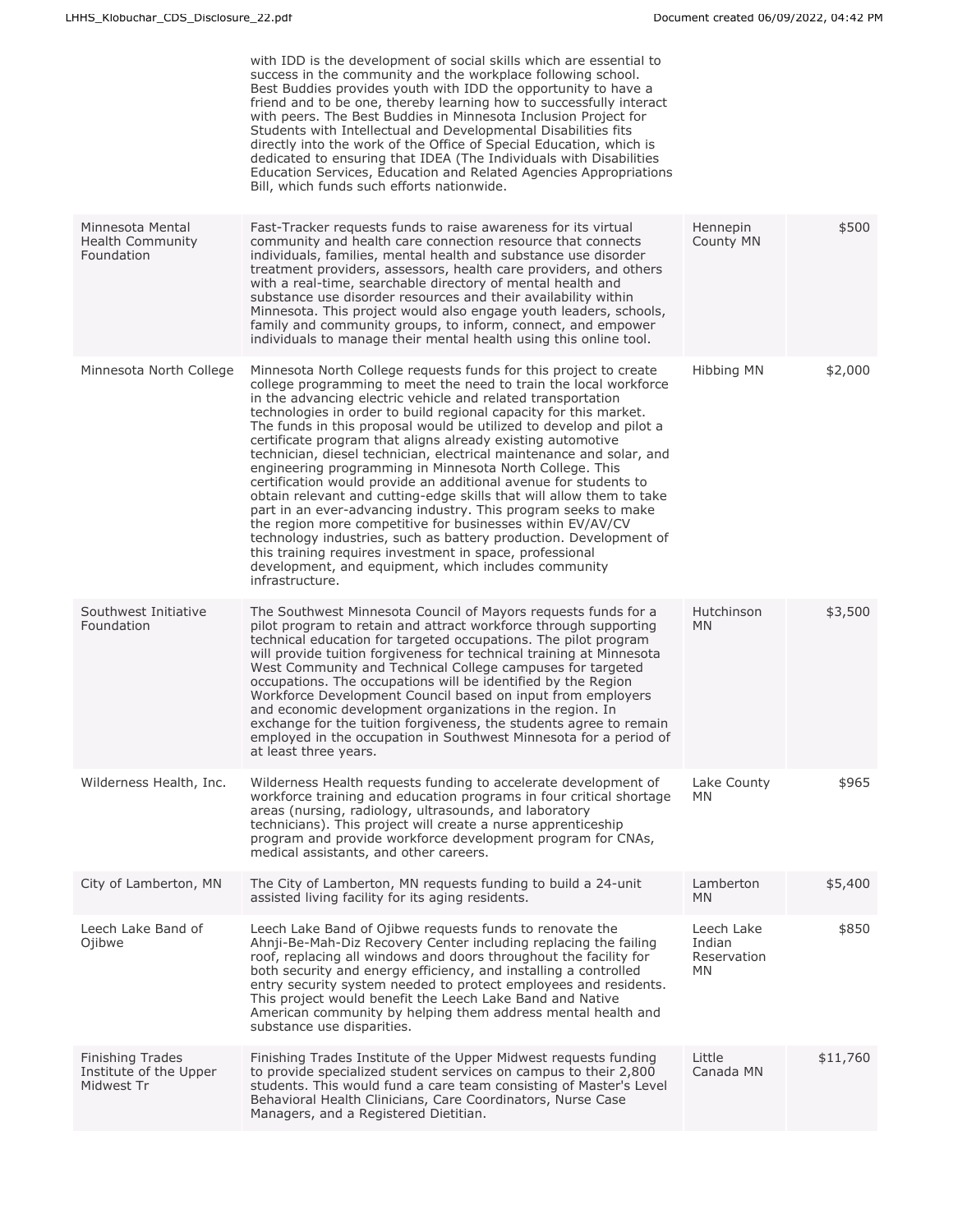| Finishing Trades<br>Institute of the Upper<br>Midwest     | "This project builds upon FTI Upper Midwest's (FTIUM) recognition<br>that the construction industry has the highest rate of suicide per<br>100,000 workers of any industry and of the need for a progressive<br>new student services model, FTIUM Care Team, that prioritizes<br>whole-person wellness.<br>Our primary goal is to partner with TEAM Corporation to provide<br>specialized student services, on campus to our 2,800 students.<br>The FTIUM Care Team will consist of Master's Level Behavioral<br>Health Clinicians, Care Coordinators, Nurse Case Managers, and a<br>Registered Dietitian. We believe that access to in-person visits<br>increases compliance, keeping students mentally and physically<br>healthy.<br>Getting all populations access to clinicians is imperative with the<br>current mental health and opioid crises. While the suicide rate in<br>construction is at an all-time high, with 15 workers dying daily,<br>we are committed to being the leading force in cultural change<br>and acceptance of behavioral health needs. FTIUM Care Team<br>members will provide mental health and substance use disorder<br>awareness and education programs, 24/7 crisis services, individual<br>counseling, a learn to live program, and student advocacy.<br>This work can be challenging in a population where being tough is<br>at the core of our culture. Our model will take a team approach.<br>Behavioral health clinicians concentrate on mental health and<br>chemical dependency. They integrate care coordination staff and<br>nurse case managers as physical health concerns are identified.<br>We will assist patients in becoming independent, walking them<br>through the correct processes and assessing their needs along<br>their journey." | Little<br>Canada MN       | \$11,760 |
|-----------------------------------------------------------|-------------------------------------------------------------------------------------------------------------------------------------------------------------------------------------------------------------------------------------------------------------------------------------------------------------------------------------------------------------------------------------------------------------------------------------------------------------------------------------------------------------------------------------------------------------------------------------------------------------------------------------------------------------------------------------------------------------------------------------------------------------------------------------------------------------------------------------------------------------------------------------------------------------------------------------------------------------------------------------------------------------------------------------------------------------------------------------------------------------------------------------------------------------------------------------------------------------------------------------------------------------------------------------------------------------------------------------------------------------------------------------------------------------------------------------------------------------------------------------------------------------------------------------------------------------------------------------------------------------------------------------------------------------------------------------------------------------------------------------------------------------------------------------------------|---------------------------|----------|
| Morrison County United<br>Way                             | Morrison County United Way request funding for the Imagination<br>Library and Tools for School programs. Imagination Library mails<br>a free, age-appropriate book directly to each enrolled child every<br>month. Every child younger than five, in our service area is<br>eligible to participate, regardless of family income. Tools for<br>schools program provides school supplies to 5 Morrison County<br>Schools, including calculators, mittens, hats, headphones, and<br>other items requested by local school social workers.                                                                                                                                                                                                                                                                                                                                                                                                                                                                                                                                                                                                                                                                                                                                                                                                                                                                                                                                                                                                                                                                                                                                                                                                                                                         | Little Falls<br><b>MN</b> | \$14     |
| Mahnomen County/City<br>of<br>Mahnomen/Mahnomen<br>Health | The Mahnomen community requests funds for the new<br>construction of three new resident wings, new activities and<br>restorative area and dining/kitchen facilities for the MHC residents.<br>This will create a 32-bed facility with 100% private rooms and<br>bathrooms for the residents. The skilled facility will continue to be<br>physically attached to the newly constructed MHC hospital, with<br>8-inpatient beds and a robust emergency room to care for our<br>patients, the attached Sanford Health Medical Clinic patients and<br>attached 14-unit Mahnomen Area Assisted Living Center.                                                                                                                                                                                                                                                                                                                                                                                                                                                                                                                                                                                                                                                                                                                                                                                                                                                                                                                                                                                                                                                                                                                                                                                         | Mahnomen<br><b>MN</b>     | \$16,000 |
| Center for Rural Policy<br>& Development                  | The Rural Minnesota Emergency Medical Services & Mental Health<br>Research requests funds to expand research on rural Emergency<br>Medical Services and rural mental health.                                                                                                                                                                                                                                                                                                                                                                                                                                                                                                                                                                                                                                                                                                                                                                                                                                                                                                                                                                                                                                                                                                                                                                                                                                                                                                                                                                                                                                                                                                                                                                                                                    | Mankato MN                | \$500    |
| Minnesota State<br>University, Mankato                    | Minnesota State University, Mankato (MNSU) requests funding for<br>this project to develop a School of Food and Agriculture to address<br>the need for talent and research in the agriculture and food<br>industry.                                                                                                                                                                                                                                                                                                                                                                                                                                                                                                                                                                                                                                                                                                                                                                                                                                                                                                                                                                                                                                                                                                                                                                                                                                                                                                                                                                                                                                                                                                                                                                             | Mankato MN                | \$2,300  |
| Minnesota State<br>University, Mankato                    | Minnesota State University, Mankato requests funding to start the<br>Center for Rural Behavioral Health (CRBH), which aims to improve<br>access to behavioral healthcare for residents in outstate Minnesota<br>to include recognized Reservations through research, workforce<br>development, and continuing education and customized training.                                                                                                                                                                                                                                                                                                                                                                                                                                                                                                                                                                                                                                                                                                                                                                                                                                                                                                                                                                                                                                                                                                                                                                                                                                                                                                                                                                                                                                                | Mankato MN                | \$1,500  |
| Minnesota Center for<br>Rural Policy &<br>Development     | Minnesota Center for Rural Policy & Development requests funds<br>to expand research on rural Emergency Medical Services and rural<br>mental health. This multi-year project would include hiring<br>researchers and graduate students to conduct quantitative and<br>qualitative research across Minnesota along with hosting several<br>focus groups. Along with the actual research time, the funds would<br>pay for staff to disseminate the reports at state, regional and<br>national levels. This would include traveling to conferences to<br>present our research and implementing a communications<br>strategy so that all people have access to our research through<br>written reports, social media, print news, television, and radio.<br>This project would also include online webinars and in-person<br>conferences for researchers to disseminate findings.                                                                                                                                                                                                                                                                                                                                                                                                                                                                                                                                                                                                                                                                                                                                                                                                                                                                                                                   | Mankato MN                | \$500    |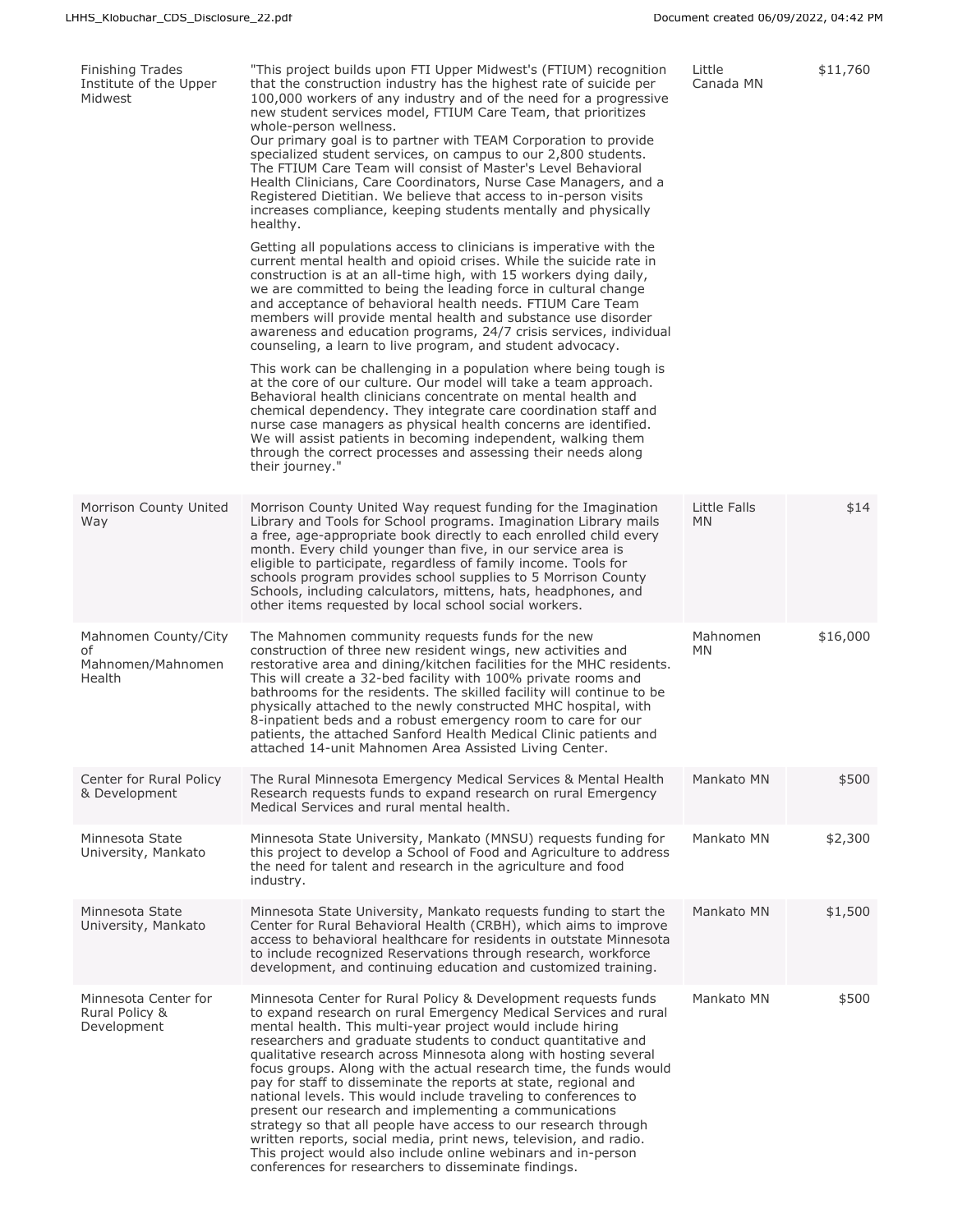| Twin Cities Rise                                        | Twin Cities Rise requests funds to establish the Center for Rural<br>Behavioral Health (CRBH) at Minnesota State University, Mankato<br>to improve access to behavioral healthcare for residents in<br>outstate Minnesota to include recognized Reservations through<br>research, workforce development, and continuing education and<br>customized training. Specifically, the funds would invest in both<br>the human and technology capital required to solving the provider<br>shortage problem, before it becomes a crisis. The funds would<br>allow Minnesota State University, Mankato to create dedicated<br>staff positions to carry out the work of the Center. Examples<br>include Center Director, Outreach Coordinator, Training<br>Coordinator, and Research Coordinator. Funds would also be used<br>to temporarily increase capacity in behavioral programs (Clinical<br>Social Work, Addiction Counseling, Mental Health Counseling,<br>Marriage and Family Therapy, and School Psychology/Counseling)<br>to meet the urgent need Minnesota is facing. These funds would<br>allow investment in technology that will be needed for the<br>statewide collaboration that will take place within the CRBH. | Mankato MN               | \$1,500 |
|---------------------------------------------------------|--------------------------------------------------------------------------------------------------------------------------------------------------------------------------------------------------------------------------------------------------------------------------------------------------------------------------------------------------------------------------------------------------------------------------------------------------------------------------------------------------------------------------------------------------------------------------------------------------------------------------------------------------------------------------------------------------------------------------------------------------------------------------------------------------------------------------------------------------------------------------------------------------------------------------------------------------------------------------------------------------------------------------------------------------------------------------------------------------------------------------------------------------------------------------------------------------------------------------|--------------------------|---------|
| North Memorial Health                                   | The Maple Grove Hospital requests funding for a major expansion<br>of the facility, including increasing Patient Rooms from 17 to 34<br>and adding a Triage Room and 10 Observation/Flex Rooms.                                                                                                                                                                                                                                                                                                                                                                                                                                                                                                                                                                                                                                                                                                                                                                                                                                                                                                                                                                                                                          | Maple Grove<br><b>MN</b> | \$2,000 |
| Apple Tree Dental                                       | Apple Tree Dental requests funding for this project to support<br>expanded access to oral health care via teledentistry across<br>Southern Minnesota. These funds will support the expansion of<br>teledentistry dental care services for regional Southern Minnesota<br>nursing homes, assisted living centers, Head Start Centers,<br>schools, group homes, and other community partners.                                                                                                                                                                                                                                                                                                                                                                                                                                                                                                                                                                                                                                                                                                                                                                                                                              | Martin<br>County MN      | \$316   |
| Apple Tree Dental                                       | Apple Tree Dental's Fairmont Center for Dental Health requests<br>funding to support the expansion of the Fairmont and Madelia<br>Centers in Southern Minnesota, supporting the expansion of Apple<br>Tree Dental's advanced IV sedation and general anesthesia team,<br>specialized services in the Fairmont and Madelia areas.                                                                                                                                                                                                                                                                                                                                                                                                                                                                                                                                                                                                                                                                                                                                                                                                                                                                                         | Martin<br>County MN      | \$107   |
| Children with Autism<br>Deserve Education<br>Foundation | The Children with Autism Deserve Education (CADE) Foundation<br>requests funds for this project to expand access at their Mendota<br>Heights center for early intervention and screening of Autism<br>Spectrum Disorder (ASD) in children at the age of 18 months to<br>improve treatment intervention plans and outcomes.                                                                                                                                                                                                                                                                                                                                                                                                                                                                                                                                                                                                                                                                                                                                                                                                                                                                                               | Mendota<br>Heights MN    | \$2,000 |
| World Savvy                                             | World Savvy requests funds to expand its partnerships to 10<br>additional school districts across Minnesota which provide<br>educators with tools and practice to create inclusive and<br>culturally-competent learning environments for students. World<br>Savvy's model provides direct support for students through<br>project-based learning, enhances educators' capacity to teach for<br>global competence, and supports school leaders as they<br>institutionalize this work in teaching, learning, and culture. This<br>includes leadership development, staff development,<br>student-centered learning, and systems to support the effective<br>integration of global competence. The multi-year partnerships are<br>designed collaboratively with school leaders to align with each<br>school's strategic goals. This program seeks to benefit refugee and<br>foreign-born populations in Minnesota, the latter of which has<br>tripled since 1990 while nationally it has only doubled.                                                                                                                                                                                                                      | Minneapolis<br>MN        | \$250   |
| <b>Black Men Teach</b>                                  | Black Men Teach (BMT) requests funding to support efforts to<br>diversify the teacher workforce with Black men as elementary<br>school educators through College Student Training/Professional<br>Development, bi-monthly meetings, one-on-one training, summer<br>learning, retreats and workshops.                                                                                                                                                                                                                                                                                                                                                                                                                                                                                                                                                                                                                                                                                                                                                                                                                                                                                                                     | Minneapolis<br><b>MN</b> | \$150   |
| Southside Harm<br><b>Reduction Services</b>             | Southside Harm Reduction Services (SHRS) request funds for<br>harm reduction services, such as opioid overdose antidote<br>(naloxone/Narcan), on-demand mobile delivery, HIV testing, and<br>education efforts. SHRS is a grassroots, comprehensive harm<br>reduction program primarily serving the unsheltered, Indigenous<br>community in South Minneapolis. Harm reduction and syringe<br>exchange are CDC-backed health interventions, and evidence<br>shows that people who engage in harm reduction services are<br>more likely to access health care, treatment, and other services.<br>SHRS would use these funds to carry out core harm reduction<br>services in line with current restrictions that prohibit the use of<br>federal funds for purchasing equipment for illicit drug use.                                                                                                                                                                                                                                                                                                                                                                                                                        | Minneapolis<br><b>MN</b> | \$165   |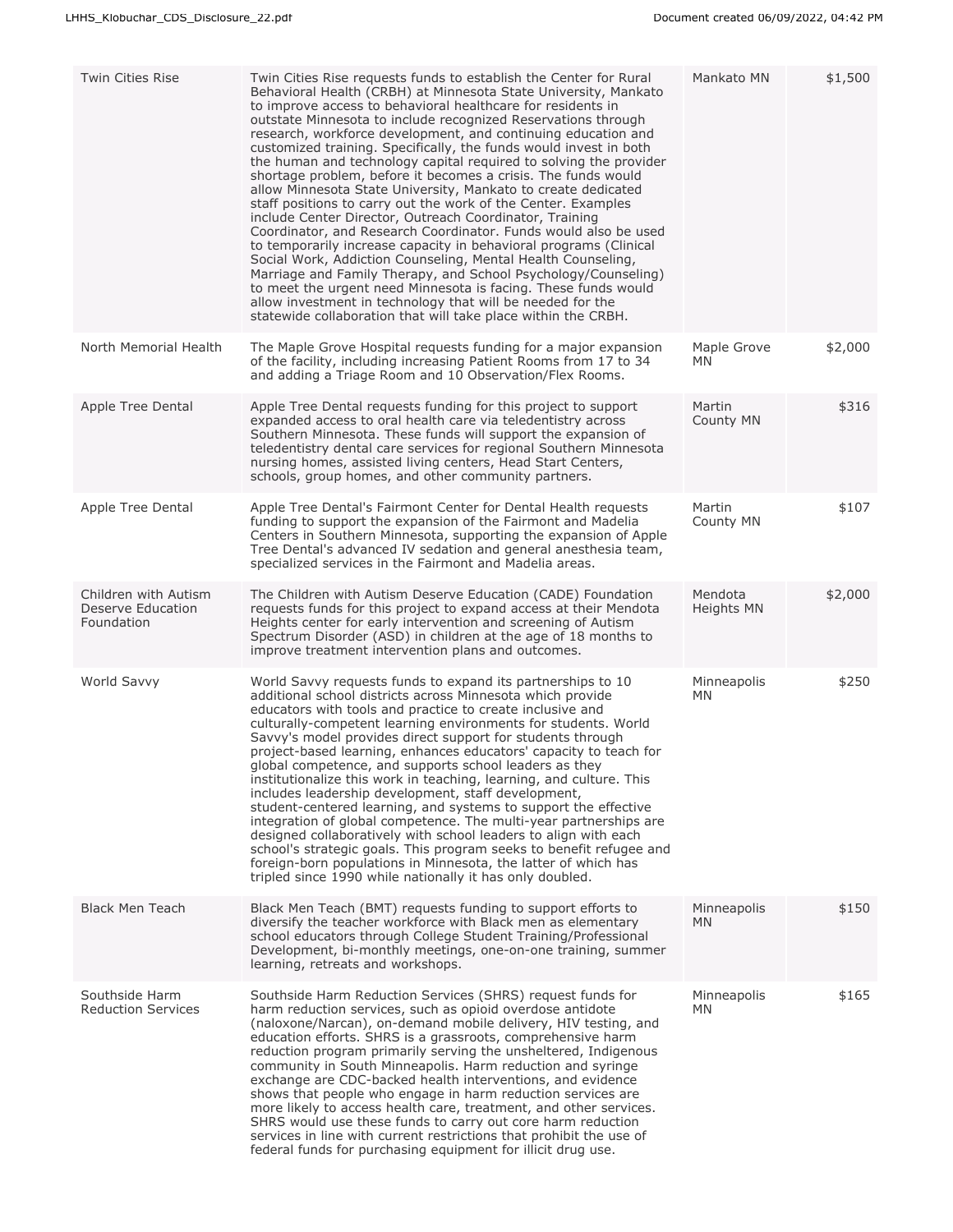| Children's Health Care<br>d.b.a Children's<br>Minnesota     | Children's Minnesota requests funding for this program to create a<br>satellite translational research staging area to assist in specimen<br>collection, processing and send-out in accordance with the<br>biological sample needs of research studies.                                                                                                                                                                                                                                                                                                                                                                                                                                                                                                                                                                 | Minneapolis<br>MN        | \$75    |
|-------------------------------------------------------------|-------------------------------------------------------------------------------------------------------------------------------------------------------------------------------------------------------------------------------------------------------------------------------------------------------------------------------------------------------------------------------------------------------------------------------------------------------------------------------------------------------------------------------------------------------------------------------------------------------------------------------------------------------------------------------------------------------------------------------------------------------------------------------------------------------------------------|--------------------------|---------|
| Children's Theatre<br>Company                               | Children's Theatre Company (CTC) requests funding for this<br>project to support Minnesota students by providing educational<br>programs that address the achievement gap and promote<br>social-emotional skill development.                                                                                                                                                                                                                                                                                                                                                                                                                                                                                                                                                                                            | Minneapolis<br>MN        | \$250   |
| City of Minneapolis                                         | The City of Minneapolis requests funding for this project, offered<br>through the City's Employment and Training division, to provide<br>tech skills trainings options to Minneapolis young adults ages<br>16-24, with a focus on low-income and BIPOC youth.                                                                                                                                                                                                                                                                                                                                                                                                                                                                                                                                                           | Minneapolis<br><b>MN</b> | \$600   |
| City of Minneapolis                                         | The City of Minneapolis Health Department School Based Clinic<br>Program (SBC) Model requests funding for this project to improve<br>the lives of adolescents by providing a full range of physical,<br>mental, and preventative health services.                                                                                                                                                                                                                                                                                                                                                                                                                                                                                                                                                                       | Minneapolis<br><b>MN</b> | \$1,000 |
| createMPLS                                                  | createMPLS seeks funding for this project to prepare students who<br>are underrepresented in STEM fields by removing barriers to<br>provide accessible technology learning programs.                                                                                                                                                                                                                                                                                                                                                                                                                                                                                                                                                                                                                                    | Minneapolis<br><b>MN</b> | \$40    |
| Division of Indian Work                                     | Division of Indian Work requests funding to launch a Traditional<br>Healing Project to teach clients about historical trauma and its<br>effect on their lives and offer them healing practices.                                                                                                                                                                                                                                                                                                                                                                                                                                                                                                                                                                                                                         | Minneapolis<br>MN        | \$400   |
| <b>Extreme Youth</b><br>Development                         | Extreme Youth Development requests funds for this project to<br>create a repeating 14 week program. The program will focus on<br>leadership, character development, coding and technology,<br>fitness, resume building, skilled trade work, the importance of<br>health and safety, responsibility and quality of work topics.                                                                                                                                                                                                                                                                                                                                                                                                                                                                                          | Minneapolis<br><b>MN</b> | \$20    |
| <b>GMCC</b> (Greater<br>Minneapolis Council of<br>Churches) | Greater Minneapolis Council of Churches (GMCC) requests funding<br>to provide digital learning and homework support to disinvested<br>students who are at greater risk of falling behind in their education<br>due to the COVID-19 pandemic; and provide parents, seniors, and<br>people with Limited English Proficiency (LEP) with basic digital<br>skills training to help them meet their goals in education, health,<br>employment, and other areas.                                                                                                                                                                                                                                                                                                                                                               | Minneapolis<br>MN        | \$250   |
| <b>Greater Minneapolis</b><br>Council of Churches<br>(GMCC) | Greater Minneapolis Council of Churches (GMCC) requests funds<br>for this project to address substance use disorder (SUD) and<br>addiction in Somali communities through community-based,<br>culturally-specific, trauma-informed recovery services.                                                                                                                                                                                                                                                                                                                                                                                                                                                                                                                                                                    | Minneapolis<br><b>MN</b> | \$250   |
| Indian Health Board of<br>Minneapolis, Inc.                 | The Indian Health Board of Minneapolis, Inc. requests funding to<br>rehabilitate two buildings on the campus approximately 37,000<br>square feet for the IHB Medical, Counseling and Administrative<br>Services Center and IHB Dental Center.                                                                                                                                                                                                                                                                                                                                                                                                                                                                                                                                                                           | Minneapolis<br><b>MN</b> | \$2,250 |
| Minneapolis<br>Community & Technical<br>College             | Minneapolis College and Metropolitan State University requests<br>funding to establish an Urban Entrepreneurship Education Center<br>in the renovated Management Education Center (MEC) building.<br>The program would send faculty and students out to small and<br>start-up businesses in the community, bring small and start-up<br>business owners to campus, and provide a pathway to<br>post-secondary entrepreneurship education for students receiving<br>high school entrepreneurship education.                                                                                                                                                                                                                                                                                                               | Minneapolis<br><b>MN</b> | \$476   |
| Minnesota Diversified<br>Industries (MDI)                   | Minnesota Diversified Industries (MDI) requests funds to develop<br>the Unified Work program to ensure people with disabilities have<br>ample choices for competitive, meaningful, and sustained<br>employment within the most integrated settings possible,<br>specifically through disability awareness, mentoring, training, and<br>consulting. The program aims to address the lack of competitive,<br>integrated employment opportunities for people with disabilities<br>by providing training opportunities to people with disabilities in a<br>variety of formats. This training will focus on helping people with<br>disabilities assess their skills and interests, set goals, and create a<br>plan to achieve them. The training will be made available to<br>people with disabilities throughout Minnesota. | Minneapolis<br><b>MN</b> | \$600   |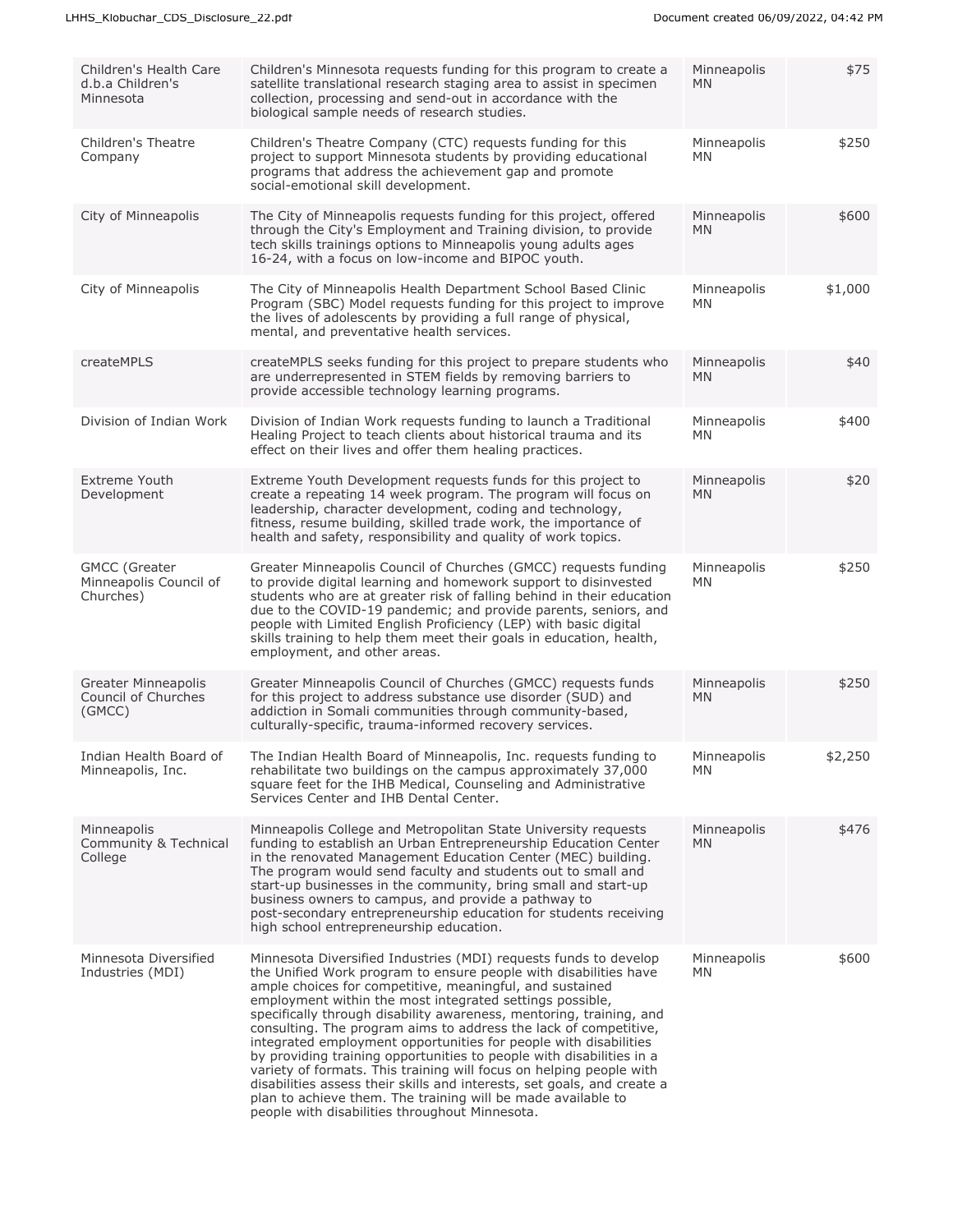| Minnesota Indian<br>Women's Resource<br>Center | Minnesota Indian Women's Resource Center requests funds for<br>this project to renovate its holistic healing center, and address<br>health risks, water damage, and ADA compliance concerns office,<br>conference, and community spaces for individuals seeking access<br>to healing services rooted in Native American cultural practices.<br>This facility provides mental health services, substance use<br>disorder services, and access to wrap around supports such as<br>housing, family services, advocacy services, and case<br>management services.                                                                                                                                                                                                                                                                                                                                                                                                                                                                                                                                                                                                                                                                                                                                                                                     | Minneapolis<br><b>MN</b> | \$1,000  |
|------------------------------------------------|---------------------------------------------------------------------------------------------------------------------------------------------------------------------------------------------------------------------------------------------------------------------------------------------------------------------------------------------------------------------------------------------------------------------------------------------------------------------------------------------------------------------------------------------------------------------------------------------------------------------------------------------------------------------------------------------------------------------------------------------------------------------------------------------------------------------------------------------------------------------------------------------------------------------------------------------------------------------------------------------------------------------------------------------------------------------------------------------------------------------------------------------------------------------------------------------------------------------------------------------------------------------------------------------------------------------------------------------------|--------------------------|----------|
| 826 MSP                                        | 826 MSP requests funds for a program to improve educational<br>outcomes and literacy skills for K-12 and 4-6 year old youth<br>through direct instructions and relationship building with parents<br>and caregivers. Specifically, the proposed program would include<br>monthly meetings/workshops with parents; weekly sessions with<br>4-6 years olds including literacy skills building, phonics practice,<br>and read-alouds; and education, training, practice, and supplies<br>for parents to support students with literacy at home.                                                                                                                                                                                                                                                                                                                                                                                                                                                                                                                                                                                                                                                                                                                                                                                                      | Minneapolis<br><b>MN</b> | \$25     |
| Al Maa'uun                                     | Al Maa'uun requests funding to develop North@Work, a peer<br>action network of community-based employment service<br>organizations. Specifically, these funds would expand the<br>recruitment, outreach, and services of the network to include<br>women and other underrepresented or marginalized community<br>members. This partnership was developed to better leverage<br>private-sector employment and economic development assets to<br>address economic and racial disparities for African American men.<br>The scope of work proposed includes the short-term response to<br>the region's economic needs and the long-term strategy<br>development to build future resources. Al Maa'uun is housed in<br>the Masjid Au-Nur, home to the North Minneapolis Muslim faith<br>community. Community gatherings, religious services, and other<br>community meetings are held in the space. During the pandemic<br>it became apparent Al Maa'uun was in need of more physical<br>space. Designating a Workforce Development Center will create a<br>space for programmatic expansion and community engagement.<br>Al Maa'uun will conduct pre-development work for facility<br>expansion including feasibility studies, exploration reports, ground<br>surveys, and concept planning for a facility to be built on the<br>current parking lot. | Minneapolis<br><b>MN</b> | \$882    |
| Native American<br><b>Community Clinic</b>     | The Native American Community Clinic requests funding to<br>develop up to 100 units of affordable housing atop the expanded<br>clinic footprint to address the deep inequities faced by the<br>surrounding community and the overall impact homelessness has<br>on social determinants of health.                                                                                                                                                                                                                                                                                                                                                                                                                                                                                                                                                                                                                                                                                                                                                                                                                                                                                                                                                                                                                                                 | Minneapolis<br>MN        | \$1,000  |
| People's Center Clinics<br>& Services          | People's Center Clinics & Services requests funding for the<br>expansion of their Cedar Riverside facility for the expansion of<br>women's health and pediatric services; a walk-in clinic; dental<br>care including nine operatories; modifications to enhance cultural<br>responsiveness; and remodeling administrative space.                                                                                                                                                                                                                                                                                                                                                                                                                                                                                                                                                                                                                                                                                                                                                                                                                                                                                                                                                                                                                  | Minneapolis<br>MN        | \$1,000  |
| RS EDEN                                        | The RS EDEN requests funding to support the full rehabilitation of<br>an apartment building near downtown Minneapolis, Lorraine<br>Apartments, which provides transitional housing for women with<br>young children while they receive intensive substance use<br>treatment.                                                                                                                                                                                                                                                                                                                                                                                                                                                                                                                                                                                                                                                                                                                                                                                                                                                                                                                                                                                                                                                                      | Minneapolis<br><b>MN</b> | \$2,000  |
| Southside Community<br>Health Services, Inc.   | Southside Community Health Services to develop a medical clinic<br>to continue serving patients, expand services, and to bring<br>primary medical, dental, vision, and integrated behavioral health<br>services under one roof to better meet the healthcare needs of the<br>community.                                                                                                                                                                                                                                                                                                                                                                                                                                                                                                                                                                                                                                                                                                                                                                                                                                                                                                                                                                                                                                                           | Minneapolis<br><b>MN</b> | \$3,000  |
| YMCA of the North                              | Mezile YMCA requests funds for this project to support youth in<br>elementary, middle and high school. Specifically, this project<br>would offer wellness programs, education, and motivational<br>speakers so the community has more resources for, and<br>education on, for mental health. This project would connect youth<br>to community jobs; provide development opportunities by inviting<br>leaders from community organizations, workforce agencies,<br>trades, community colleges, local businesses, banks, government,<br>and local police to talk to the YMCA's youth about the work they<br>do, the opportunity for careers, and how to get there; and teach<br>youth money management, resume building, working for work<br>experience, educational opportunities and scholarships, and                                                                                                                                                                                                                                                                                                                                                                                                                                                                                                                                            | Minneapolis<br>MN        | \$75,000 |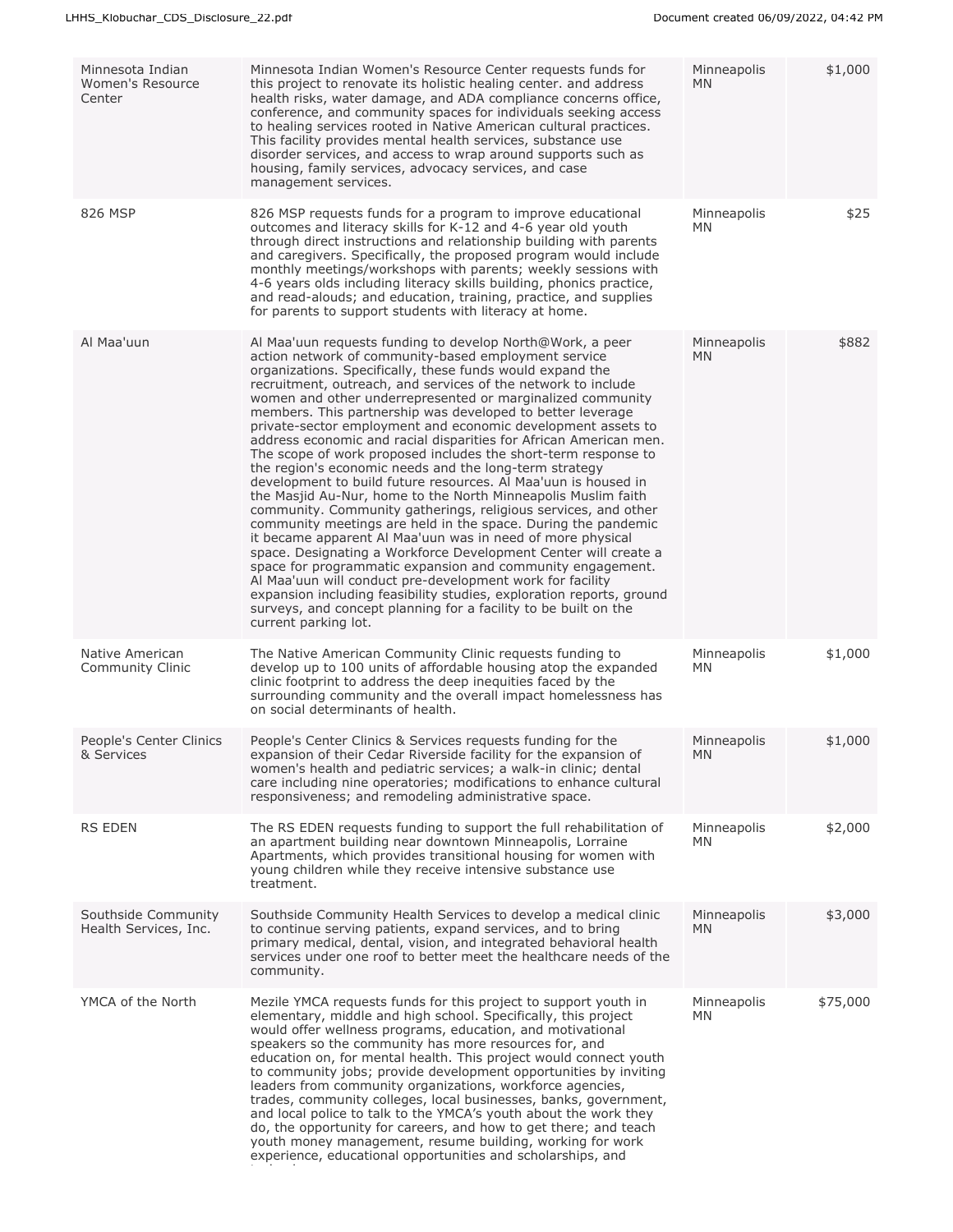|                                                         | technology.                                                                                                                                                                                                                                                                                                                                                                                                                                                                                                                                                                                                                                                                                                                                                                                                                       |                          |         |
|---------------------------------------------------------|-----------------------------------------------------------------------------------------------------------------------------------------------------------------------------------------------------------------------------------------------------------------------------------------------------------------------------------------------------------------------------------------------------------------------------------------------------------------------------------------------------------------------------------------------------------------------------------------------------------------------------------------------------------------------------------------------------------------------------------------------------------------------------------------------------------------------------------|--------------------------|---------|
| <b>Vinland National Center</b>                          | Vinland National Center requests funding for this project to<br>provide women with Intensive Outpatient programming and<br>lodging.                                                                                                                                                                                                                                                                                                                                                                                                                                                                                                                                                                                                                                                                                               | Minneapolis<br><b>MN</b> | \$156   |
| West Broadway<br>Business and Area<br>Coalition         | The West Broadway Business and Area Coalition (WBC) requests<br>funding for a business technical assistance program to provide<br>technical assistance for Black, Indigenous, and People of Color<br>(BIPOC) - owned small, Minneapolis-based, businesses through<br>the West Broadway BIPOC Business Technical Assistance Program.<br>WBC is a nonprofit (501C3) organization with a mission to create<br>an inviting and vital West Broadway Corridor and to transform the<br>Northside into a thriving economic community. The proposed<br>program will offer "group" and "one-to-one" training: business<br>plan development, capacity building, small business assessments,<br>marketing/brand consulting, financial services and review, legal<br>services, and guidance to navigate complex licensing, inspection,<br>etc. | Minneapolis<br><b>MN</b> | \$125   |
| Shawna Hedlund                                          | This project seeks funding for equipment needs at four<br>school-based clinic systems in Minnesota to provide a<br>student-centered approach to care.                                                                                                                                                                                                                                                                                                                                                                                                                                                                                                                                                                                                                                                                             | Minneapolis<br>MN.       | \$100   |
| St. David's Center for<br>Child & Family<br>Development | St. David's Center request funds for reliable information<br>technology infrastructure to ensure access to critically needed<br>services to vulnerable populations in the metro area, as well as<br>other areas outside the metro with limited access to these<br>services. St. David's provides services in two clinics, more than 30<br>partner sites including schools and childcare centers, and in<br>hundreds of homes each year.                                                                                                                                                                                                                                                                                                                                                                                           | Minneapolis<br>MN        | \$1,895 |
| Comunidades Latinas<br>Unidas En Servicio<br>(CLUES)    | CLUES requests funds to renovate a building service delivery,<br>including a floor dedicated to providing holistic, culturally-specific,<br>clinical mental health and substance use disorder services. CLUES<br>is a recognized leader in meeting the behavioral health needs of<br>Latinx and immigrant populations across the lifespan.                                                                                                                                                                                                                                                                                                                                                                                                                                                                                        | Minneapolis<br><b>MN</b> | \$4,500 |
| Roots Community Birth<br>Center                         | Roots Community Birth Center requests funds to improve a<br>building that will provide increased access to the prenatal care<br>provided in its Perinatal Safe Spot.                                                                                                                                                                                                                                                                                                                                                                                                                                                                                                                                                                                                                                                              | Minneapolis<br>MN        | \$600   |
| Metro Meals on Wheels                                   | Metro Meals on Wheels requests funds for its commercial kitchen<br>space, building upgrades, and equipment to use for the<br>production and storage of culturally specific meals to be delivered<br>daily to seniors across the metro region (5 counties) that meet the<br>cultural needs and tastes of immigrant communities and other<br>seniors traditionally underserved by meal delivery services. These<br>meals will be prepared by local nonprofit organizations that have<br>a history and tradition of serving these communities.                                                                                                                                                                                                                                                                                       | Minneapolis<br><b>MN</b> | \$317   |
| The Aliveness Project                                   | Aliveness requests funds for a campaign to physically expand their<br>on-site clinic by building out its basement to increase access to<br>PrEP in Minnesota.                                                                                                                                                                                                                                                                                                                                                                                                                                                                                                                                                                                                                                                                     | Minneapolis<br>MN.       | \$150   |
| MIGIZI                                                  | MIGIZI requests funds for American Indian youth programming.<br>Funds would be used to increase engagement in MIGIZI programs,<br>provide culturally responsive programs in and out of schools,<br>develop culturally responsive STEM and Green Energy pathways,<br>and nurture creativity and leadership opportunities for youths.                                                                                                                                                                                                                                                                                                                                                                                                                                                                                               | Minneapolis<br><b>MN</b> | \$100   |
| Children with Autism<br>Deserve Education<br>Foundation | Children with Autism Deserve Education Foundation (The CADE<br>Foundation) requests funding for this project to serve Minnesota<br>young adults with autism, transition from school to college and<br>work through workforce development program that incorporates<br>life skills, labor skills and behavioral management.                                                                                                                                                                                                                                                                                                                                                                                                                                                                                                        | Minnetonka<br><b>MN</b>  | \$2,000 |
| Minnesota State<br>University Moorhead                  | Minnesota State University Moorhead requests funding for Yellow<br>Ribbon Advance, a community-wide initiative comprised of<br>industry and business partners committed to hiring veterans,<br>service members, and their family members to fill workforce<br>shortages while they work towards a bachelor's degree. Service<br>members receive intensive support as they earn a degree in one of<br>six career pathways: health care, education, public safety,<br>cybersecurity, business and logistics, or human services. This<br>program will deploy and develop the skills of Veterans, service<br>members, the National Guard, reservists, and their families to                                                                                                                                                           | Moorhead MN              | \$2,250 |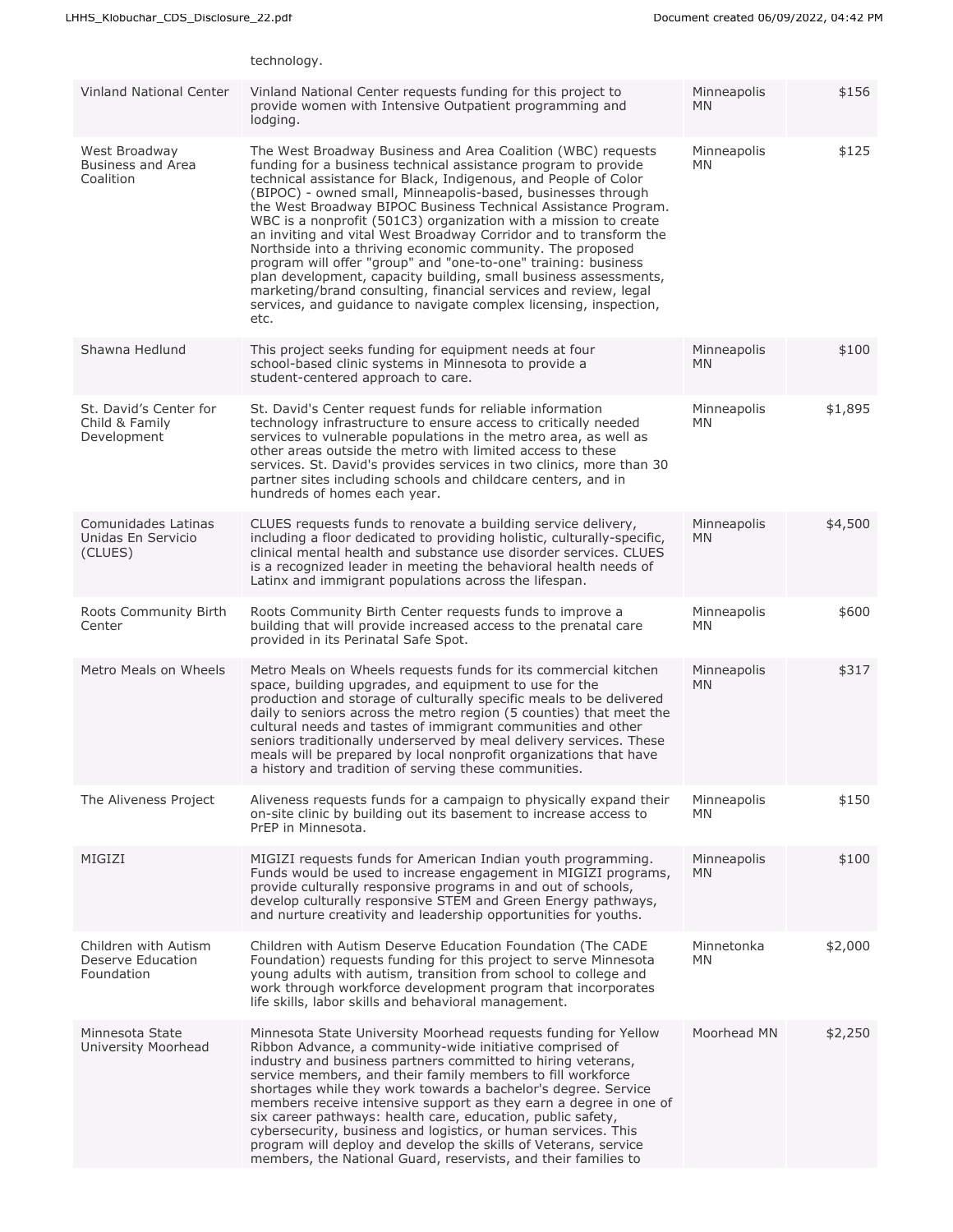|                                                              | meet urgent labor shortages in high-demand industries.                                                                                                                                                                                                                                                                                                                                                                                                                                                                                                                                                                                                                                                                                                                                                                                                                                                                                                                                                                                                                                                                                                                   |                       |         |
|--------------------------------------------------------------|--------------------------------------------------------------------------------------------------------------------------------------------------------------------------------------------------------------------------------------------------------------------------------------------------------------------------------------------------------------------------------------------------------------------------------------------------------------------------------------------------------------------------------------------------------------------------------------------------------------------------------------------------------------------------------------------------------------------------------------------------------------------------------------------------------------------------------------------------------------------------------------------------------------------------------------------------------------------------------------------------------------------------------------------------------------------------------------------------------------------------------------------------------------------------|-----------------------|---------|
| Concordia College                                            | Concordia College requests funding to to expand access to the<br>existing accelerated nursing program and build high quality, online<br>curricula for social work and education professionals seeking a<br>graduate degree.                                                                                                                                                                                                                                                                                                                                                                                                                                                                                                                                                                                                                                                                                                                                                                                                                                                                                                                                              | Moorhead MN           | \$850   |
| Minnesota State<br>Community and<br><b>Technical College</b> | Minnesota State Community and Technical College requests funds<br>for the Center for Public Safety and Service for a project to<br>expand the range of diversity within local law enforcement<br>agencies by removing barriers and providing opportunities for<br>students who might otherwise be precluded from realizing their<br>ambition of becoming a police officer.                                                                                                                                                                                                                                                                                                                                                                                                                                                                                                                                                                                                                                                                                                                                                                                               | Moorhead MN           | \$2,000 |
| Morris Area Child Care<br>Center                             | The Morris Area Child Care Center requests funding to help create<br>42 additional child care openings for children from 6 weeks to<br>school age. This project complements the Center's construction<br>project to double enrollment capacity by providing classroom<br>equipment for the educational child care program. Morris and the<br>surrounding rural areas have a critical child care shortage. It is<br>estimated that there are 200 or more children in the area in need<br>of child care.                                                                                                                                                                                                                                                                                                                                                                                                                                                                                                                                                                                                                                                                   | Morris MN             | \$18    |
| Apple Tree Dental                                            | Apple Tree Dental requests funding to support the workforce<br>development of staff at its Little Falls Center in Central Minnesota<br>region, a medical/dental integration dental clinic located on the<br>CHI St. Gabriel's Health campus. These funds will provide support<br>for medical-dental collaboration with St. Gabriel's Hospital,<br>educational rotations, and tele-dentistry services. The Center<br>serves Medicaid and low-income groups, including geriatric and<br>special needs patients, and hosts educational rotations for health<br>professional students from Central Lakes College. Since the Little<br>Falls Center is located within CHI St. Gabriel's Health campus in<br>Little Falls, the goal is to hire staffing and establish a joint IV<br>sedation and general anesthesia program for geriatric and special<br>needs dental patients in partnership with St. Gabriel's Hospital.<br>This workforce development appropriation aims to achieve rural<br>workforce development goals to attract and retain dentists,<br>hygienists, and dental assistants to solve long standing dental<br>health professional shortages in the region. | Morrison<br>County MN | \$435   |
| Apple Tree Dental                                            | Apple Tree Dental is requests funding for this project to purchase<br>necessary dental equipment, cabinets, chairs; IT and phone<br>systems; dental instruments and handpieces; suctioning units;<br>x-rays; cameras; office equipment and furniture; and other types<br>of clinical equipment. When completed, the expanded Little Falls<br>Center will provide additional treatment rooms and facilities<br>urgently needed to increase the workforce of dentists, dental<br>therapists, dental hygienists, dental assistants, and care<br>coordinators in Central Minnesota. The Center will ultimately have<br>seven treatment rooms to provide for more efficiency and to also<br>generate sufficient earned income to sustain the overall program.                                                                                                                                                                                                                                                                                                                                                                                                                 | Morrison<br>County MN | \$1,312 |
| Southeastern<br>Minnesota League of<br>Municipalities        | Southeastern Minnesota League of Municipalities requests funds<br>for this project for Southern Minnesota Clean Water Training<br>programs to support water and wastewater operator training at<br>Riverland Community College in Albert Lea. This project would hire<br>and train faculty, establish and improve degree programs,<br>improve teacher preparation programs, develop and improve<br>curricula, upgrade technology, equipment, and<br>telecommunications, provide student support, and implement<br>university partnerships with school districts.                                                                                                                                                                                                                                                                                                                                                                                                                                                                                                                                                                                                         | Mower<br>County MN    | \$125   |
| South Central College                                        | South Central College requests funds for this project to establish a<br>Dental Clinic/Lab with 12 dental stations to be utilized by its<br>Dental Assisting program on their North Mankato Campus. Funding<br>would support the build-out of the existing space and equipment<br>to be used by students for lab and clinical experiences. It would<br>include the creation of new instructional facilities (radiology lab,<br>sterilization area, storerooms, patient care area), as well as a<br>dedicated front desk and waiting room. The established Clinic will<br>also be accessible by the public.                                                                                                                                                                                                                                                                                                                                                                                                                                                                                                                                                                | North<br>Mankato MN   | \$1,121 |
| Community Action<br>Center                                   | The Community Action Center (CAC) is requesting funding for this<br>project to place a substance abuse disorder (SUD) support<br>specialist in a local high school.                                                                                                                                                                                                                                                                                                                                                                                                                                                                                                                                                                                                                                                                                                                                                                                                                                                                                                                                                                                                      | Northfield MN         | \$50    |
|                                                              |                                                                                                                                                                                                                                                                                                                                                                                                                                                                                                                                                                                                                                                                                                                                                                                                                                                                                                                                                                                                                                                                                                                                                                          |                       |         |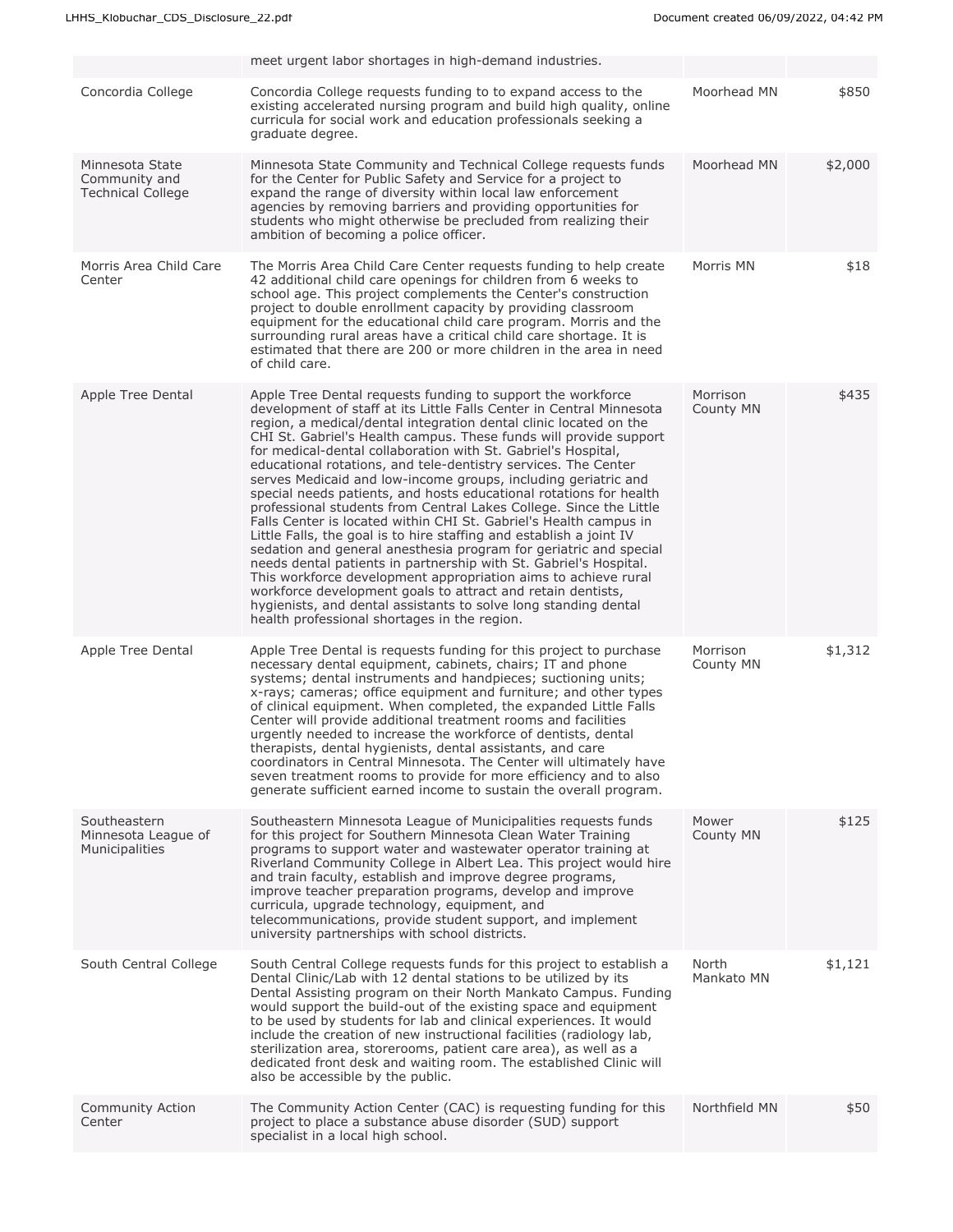| Laura Baker Services<br>Association                          | Laura Baker Services Association requests funding to institute<br>family navigation services and behavioral consulting services.<br>Family Navigation Services program will help families and<br>guardians of special needs children navigate IDD support, identify<br>and link to resources and provide education and ongoing support<br>and connections to other people in the same situation. The<br>Behavioral Consulting Services program will assist parents and<br>guardians with young and adult children with the development of<br>support plans to address behavioral challenges.                                                                                                                                                                                                                                                                                                                                                                                   | Northfield MN                  | \$250   |
|--------------------------------------------------------------|--------------------------------------------------------------------------------------------------------------------------------------------------------------------------------------------------------------------------------------------------------------------------------------------------------------------------------------------------------------------------------------------------------------------------------------------------------------------------------------------------------------------------------------------------------------------------------------------------------------------------------------------------------------------------------------------------------------------------------------------------------------------------------------------------------------------------------------------------------------------------------------------------------------------------------------------------------------------------------|--------------------------------|---------|
| St. Olaf College                                             | St. Olaf College requests funds for this project to support an<br>evidence-based mental health and resilience education training<br>initiative. This project would scale up college-wide prevention<br>strategies that focus on positive stress management, mindfulness,<br>mental health literacy, and healthy coping strategies. Training<br>would target college employees who are in regular contact with<br>students (including student services and academic support<br>programs) so they can recognize early signs of mental illness,<br>introduce adaptive coping mechanisms, provide culturally<br>appropriate intervention, and gain deeper understanding of mental<br>health crisis resources. Funds would purchase evidence-based<br>training programs, tools, and materials designed to serve<br>in-person and virtual environments. It would also cover staff time;<br>student incentives; retreat and training spaces; advertising; and<br>other related costs. | Northfield MN                  | \$500   |
| Apple Tree Dental                                            | Apple Tree Dental requests funding to support remodeling and<br>new equipment at the Southern Minnesota Care Coordination<br>Center located in Rochester. The upgraded Center will expand<br>mobile dental services across Southern Minnesota by acting as the<br>mobile dental Care Coordination hub for Southern Minnesota and<br>through on-site dental care in nursing homes and other accessible<br>community locations serving vulnerable people. These<br>improvements will allow Apple Tree Dental's Rochester, Fairmont,<br>and Madelia Centers to deliver on-site care to nursing homes and<br>group homes in rural Southern Minnesota regions, by being able<br>to provide dental consultations via our mobile dental process with<br>dental specialists located in at our Rochester facility. This will<br>allow for essential mobile dental services to span across rural<br>Southern Minnesota, where dental need is great and growing.                          | Olmsted<br>County MN           | \$125   |
| Apple Tree Dental                                            | Apple Tree Dental requests funding to support telehealth in West<br>Central Minnesota with additional digital x-ray sensors to expand<br>mobile on-site dentistry in the region at its Fergus Falls Center for<br>Dental Health which is a nonprofit (501c3) Critical Access Dental<br>practice operated in collaboration with the Department of Human<br>Service's Special Care Dentistry Clinic. This project will extend the<br>reach of this regional center, which is a HRSA designed<br>underserved area for dental care,. A federal appropriation will<br>support the deployment of telehealth services in the region. The<br>equipment provided by this funding will help reduce travel and<br>improve the timeliness and quality of care for patients who have<br>difficulty finding dentists that accept Medical Assistance. The<br>Fergus Falls Center Telehealth and IT Project will add digital x-ray<br>sensors to the new mobile dental offices.                | <b>Otter Tail</b><br>County MN | \$40    |
| Minnesota State<br>Community and<br><b>Technical College</b> | Minnesota State Community and Technical College requests<br>funding for mobile health care simulation labs that would provide<br>hands-on training opportunities for current students. The mobile<br>simulation lab will bring advanced training to students across the<br>region in a variety of M State health programs including surgical<br>and cardiovascular technology, as well as dental, nursing,<br>pre-professional health.                                                                                                                                                                                                                                                                                                                                                                                                                                                                                                                                         | Otter Tail<br>County MN        | \$2,000 |
| United Way of Steele<br>County                               | United Way of Steele County requests funds for this project to<br>open and operate a childcare facility that accommodates families<br>that have caregivers working 2nd (and possibly 3rd shift), as well<br>as emergency childcare drop ins. This project would build and<br>outfit a Child Care Center to accommodate sleeping arrangements<br>for the later shifts. Funds would be used to hire a Childcare<br>Consultant to ensure that we are following all best practices and<br>legal obligations, and train a Center director, care providers, and<br>staff to operate the facility.                                                                                                                                                                                                                                                                                                                                                                                    | Owatonna<br><b>MN</b>          | \$500   |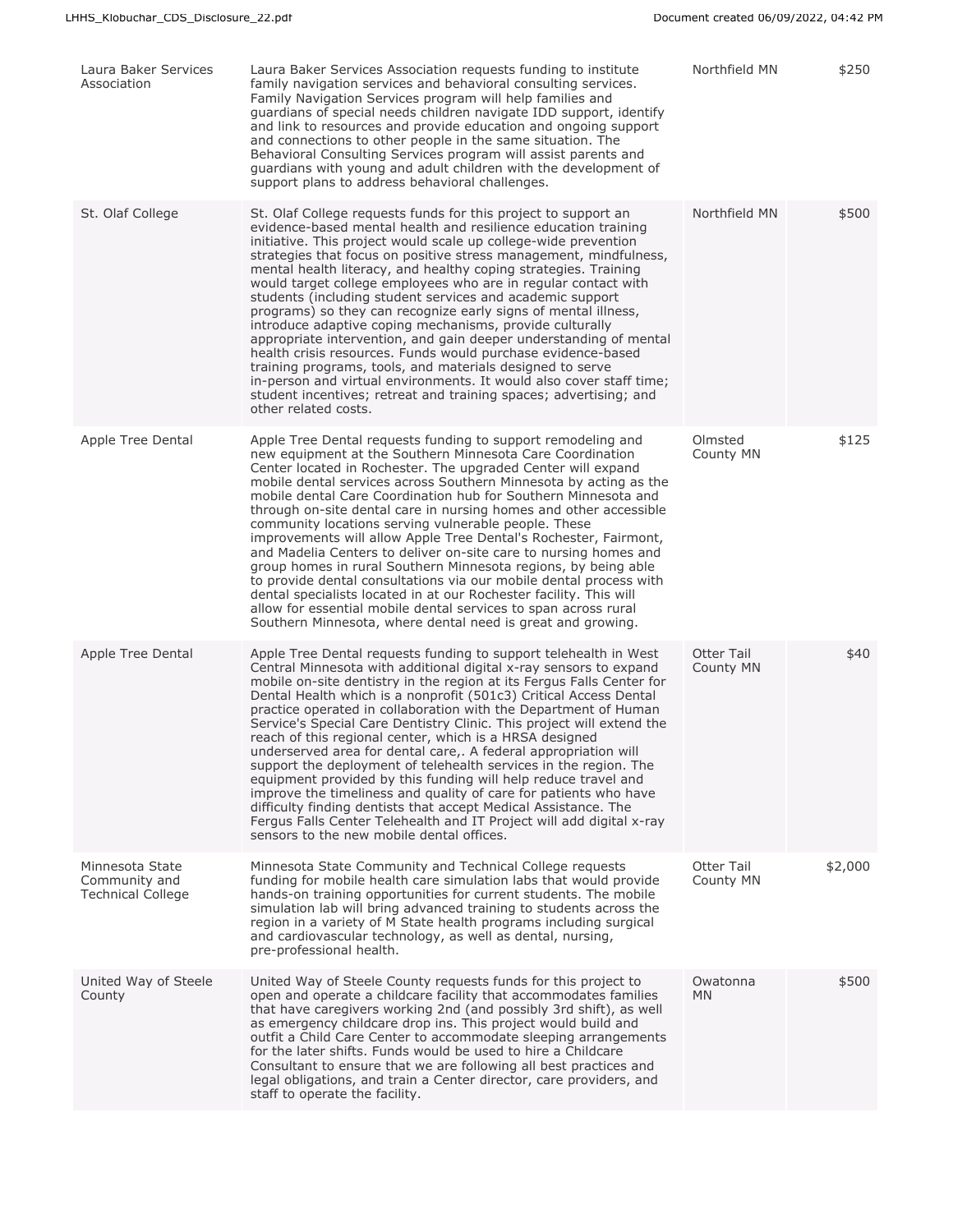| Missions Inc. Programs                                  | Missions Inc. Programs (MIP) requests funding for Mission Lodge,<br>a program to provide housing and supportive services to people<br>living with addiction and chronic chemical dependency. This<br>project creates 31 individualized living spaces (19 single; 6<br>double) by renovating one wing of a congregate-style shelter<br>facility. It primarily serves low income participants from Hennepin;<br>a disproportionate percentage are from communities of color.<br>Over 60% of residents in FY21 report being chronically homeless.<br>The program provides a structured, sober environment with<br>supports for extended periods of sobriety.                                                                                         | Plymouth MN         | \$1,296 |
|---------------------------------------------------------|---------------------------------------------------------------------------------------------------------------------------------------------------------------------------------------------------------------------------------------------------------------------------------------------------------------------------------------------------------------------------------------------------------------------------------------------------------------------------------------------------------------------------------------------------------------------------------------------------------------------------------------------------------------------------------------------------------------------------------------------------|---------------------|---------|
| North Memorial Health                                   | North Memorial Health (NMH) requests funding to replace<br>outdated patient stretcher and stair chair systems to greatly<br>improve patient transport and increase staff safety on NMH<br>ambulance rigs. If awarded, this funding will be used to add power<br>stretcher systems on 34 ambulance rigs and purchase eight (8)<br>Stairchair devices to be used in the field.                                                                                                                                                                                                                                                                                                                                                                      | Princeton MN        | \$1,200 |
| Minnesota Humanities<br>Center                          | Minnesota Humanities Center requests funds for this project to to<br>develop higher education civic-learning institutes for K12<br>educators. which train teachers and help them develop units,<br>curricula, and resources to provide students with the skills and<br>knowledge to negotiation controversial historical and<br>contemporary issues in a depolarizing manner.                                                                                                                                                                                                                                                                                                                                                                     | Ramsey MN           | \$400   |
| Restoration for All Inc.                                | Restoration for All Inc. requests funding for their training and<br>technical assistance program, the FUSON Project which assists<br>girls of African Ancestry overcome barriers to STEM education and<br>careers, achieve economic inclusion, and economic<br>self-sufficiency.                                                                                                                                                                                                                                                                                                                                                                                                                                                                  | Ramsey MN           | \$250   |
| Children's Health Care<br>d.b.a Children's<br>Minnesota | Children's Minnesota requests funding to build a 22-bed inpatient<br>mental health unit in the St. Paul hospital serving children and<br>adolescents. Of the 22 new beds, 14 will be used for adolescent<br>patients or will constitute swing beds for any pediatric mental<br>health inpatient age group. The remaining eight beds will be<br>dedicated to care for younger children under age 12 who require<br>inpatient hospitalization. This will be the first such service for this<br>younger age range in the East Metro. This expansion will help<br>address the current and growing crisis of unmet pediatric mental<br>health care needs in the community and state.                                                                   | Ramsey<br>County MN | \$700   |
| Minnesota Assistance<br><b>Council for Veterans</b>     | Minnesota Assistance Council for Veterans requests funding for its<br>Income Navigation services, which provide employment and<br>benefits navigation services to Veterans with barriers to stable<br>employment. Through this program, Employment Specialists<br>connect Veterans to job skills training and provide in-house<br>education about soft skills such as conducting a successful job<br>search, resume writing, mock interviews, and workplace norms.<br>MACV is also building capacity in serving justice involved Veterans<br>as a subpopulation at high risk of unemployment, criminal<br>recidivism, and housing instability post release from incarceration.                                                                    | Ramsey<br>County MN | \$450   |
| Battered Women's<br>Legal Advocacy Project              | Battered Women's Legal Advocacy Project DBA Standpoint<br>requests funding to retain an advocate and an attorney to answer<br>Action Line calls. These funds will help to staff a high demand<br>Action Line and increase Standpoint's ability to train and provide<br>outreach to underserved populations.                                                                                                                                                                                                                                                                                                                                                                                                                                       | Ramsey<br>County MN | \$200   |
| Diaper Bank of<br>Minnesota                             | The Diaper Bank of Minnesota requests funding for this project to<br>reduce diaper need in the Twin Cities metro area.                                                                                                                                                                                                                                                                                                                                                                                                                                                                                                                                                                                                                            | Ramsey<br>County MN | \$94    |
| Diaper Bank of<br>Minnesota                             | The Diaper Bank of Minnesota requests funding to conduct a<br>demonstration project to reduce diaper need in the Twin Cities<br>metro area.                                                                                                                                                                                                                                                                                                                                                                                                                                                                                                                                                                                                       | Ramsey<br>County MN | \$523   |
| Minnesota Recovery<br>Connection (MRC)                  | Minnesota Recovery Connection (MRC) requests funds for this<br>project to build capacity for peer recovery support services<br>through its Substance Use Disorder Epidemic Response program.<br>MRC is a leading provider of peer recovery support services, which<br>are an evidence-based model of giving and receiving non-clinical<br>care and assistance for recovery from substance use, mental and<br>behavioral health disorders. Services are delivered by Peer<br>Recovery Specialists, professionally trained individuals with lived<br>experience of SUD and recovery. Peer Recovery Specialists help<br>others initiate recovery, maintain recovery, navigate complex<br>healthcare and human service systems and enhance quality of | Ramsey<br>County MN | \$1,727 |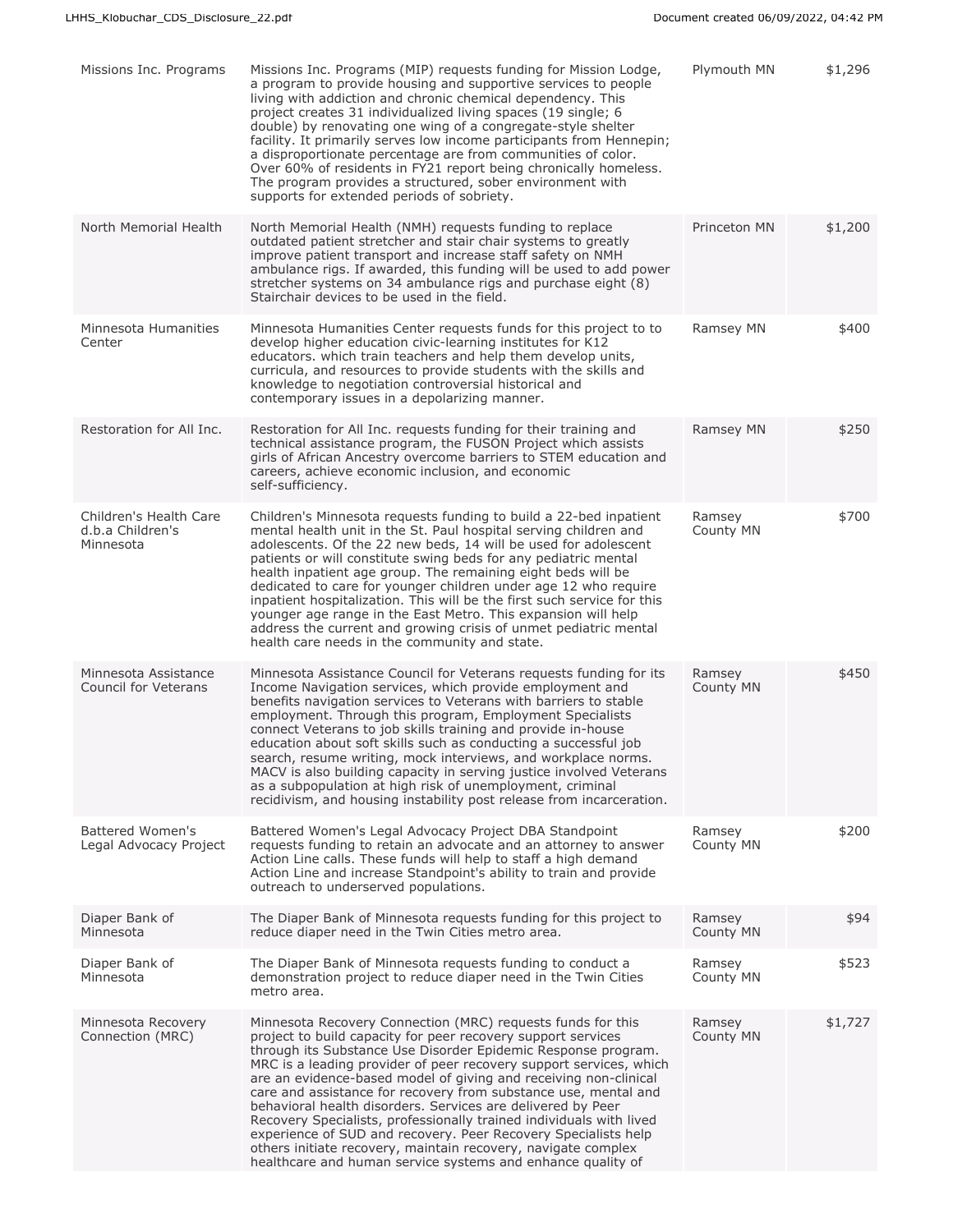|                                                          | life.                                                                                                                                                                                                                                                                                                                                                                                                                                                                                                                                                                                                                                                                                                                                                                                                                                                                                                                                                                          |                     |         |
|----------------------------------------------------------|--------------------------------------------------------------------------------------------------------------------------------------------------------------------------------------------------------------------------------------------------------------------------------------------------------------------------------------------------------------------------------------------------------------------------------------------------------------------------------------------------------------------------------------------------------------------------------------------------------------------------------------------------------------------------------------------------------------------------------------------------------------------------------------------------------------------------------------------------------------------------------------------------------------------------------------------------------------------------------|---------------------|---------|
| Minnesota State<br>Colleges and<br>Universities          | Minnesota State Colleges and Universities requests funds for Youth<br>Mental Health First Aid instructor trainings and Youth and Adult<br>Mental Health First Aid (MHFA) trainings at each of the 37 colleges<br>and universities of Minnesota State and in their respective campus<br>communities. It would complement a current initiative that<br>supported the Adult MHFA instructor training for 160 people who<br>work at a Minnesota State College or University.                                                                                                                                                                                                                                                                                                                                                                                                                                                                                                       | Ramsey<br>County MN | \$1,935 |
| C.A.R.E. Clinic                                          | CARE Clinic requests funding to empower underserved individuals<br>to improve their health through increased access to health care<br>services and culturally/linguistically competent care. CARE Clinic is<br>located in Red Wing and operates a non-profit charitable clinic<br>providing medical, dental, and mental health services for<br>low-income and uninsured or publicly insured residents of<br>Goodhue County.                                                                                                                                                                                                                                                                                                                                                                                                                                                                                                                                                    | Red Wing MN         | \$50    |
| Minnesota State<br>College Southeast                     | Minnesota State College Southeast requests funds for this project<br>to expand the current Mechatronics Technology program at its Red<br>Wing campus to a full two-year degree program. The college<br>currently offers an Associates of Applied Sciences in Mechatronics<br>Technology on the Winona Campus, which is over an hour away<br>and at capacity. This funding would allow the college expand on its<br>current one-year Electromechanical Technology Diploma and<br>modify curriculum to deliver more flexible formats such as online<br>and accelerated models that will better meet learner needs.                                                                                                                                                                                                                                                                                                                                                               | Red Wing MN         | \$1,092 |
| Zumbro Valley Health<br>Center                           | Zumbro Valley Health Center request funds for the renovation and<br>addition to its Intensive Residential Treatment Service facility,<br>including patient rooms, group rooms. Zumbro Valley Health<br>Center is a non-profit organization that provides mental health,<br>substance use disorder, primary care, and community-based<br>services. Currently, more than 80 percent of clients utilize<br>government subsidized funding or sliding-fee scale to reimburse<br>Zumbro Valley Health Center for services provided.                                                                                                                                                                                                                                                                                                                                                                                                                                                  | <b>Rochester MN</b> | \$676   |
| Boys & Girls Club of<br>Rochester                        | Boys & Girls Club in Rochester requests funding to provide<br>additional off-site after-school programming throughout the<br>community to K - 12th-grade students in their own neighborhoods<br>and schools. Funds would provide youth with opportunities to<br>engage in a wide variety of activities in Academic Success, Healthy<br>Lifestyles, Good Character & Citizenship, as well as Mental and<br>Behavioral Health. Services include educational/instructional<br>services, youth development, mentoring tutoring, recreation,<br>health/wellness instruction, leadership development, family<br>literacy, and family and community engagement activities. The<br>current site at The Place is open more than 1,400 hours across 49<br>weeks each year. Each week, 3 hours of academic support, 5<br>hours of physical activity, 20 hours of social-emotional learning,<br>such as Positive Action, and 5 hours of leadership development<br>programming are offered. | Rochester MN        | \$250   |
| ExercisAbilities Inc                                     | ExercisAbilities Inc requests funding to expand a physical<br>rehabilitation and lifelong special wellness program for survivors<br>of spinal cord injury, stroke, developmental disabilities, and other<br>chronic conditions, including children, adults and seniors, in a<br>non-profit community clinic located in Rochester, through<br>acquisition of new capital equipment and necessary facility interior<br>roof support renovation required for some equipment, helping<br>patients walk again and live a healthy, active life with advanced<br>health technology.                                                                                                                                                                                                                                                                                                                                                                                                   | Rochester MN        | \$593   |
| Rochester Art Center                                     | The Rochester Art Center requests funding to jumpstart an<br>accessible free school tour program that will reach an estimated<br>1500 students during its first year.                                                                                                                                                                                                                                                                                                                                                                                                                                                                                                                                                                                                                                                                                                                                                                                                          | Rochester MN        | \$300   |
| Greater Rochester<br>Advocates for<br>Universities & Col | GRAUC requests funds to expand simulation capacity to train<br>current and future health care employees serving in the Rochester<br>area. Funds would be used for simulation equipment, software,<br>and remodeling.                                                                                                                                                                                                                                                                                                                                                                                                                                                                                                                                                                                                                                                                                                                                                           | Rochester MN        | \$8,719 |
| Somali Kulan<br>Community/RIYO                           | Somali Kulan Community/Rochester International Youth<br>Organization (RIYO) requests funds to provide educational and<br>workforce development programs to students and families.                                                                                                                                                                                                                                                                                                                                                                                                                                                                                                                                                                                                                                                                                                                                                                                              | Rochester MN        | \$956   |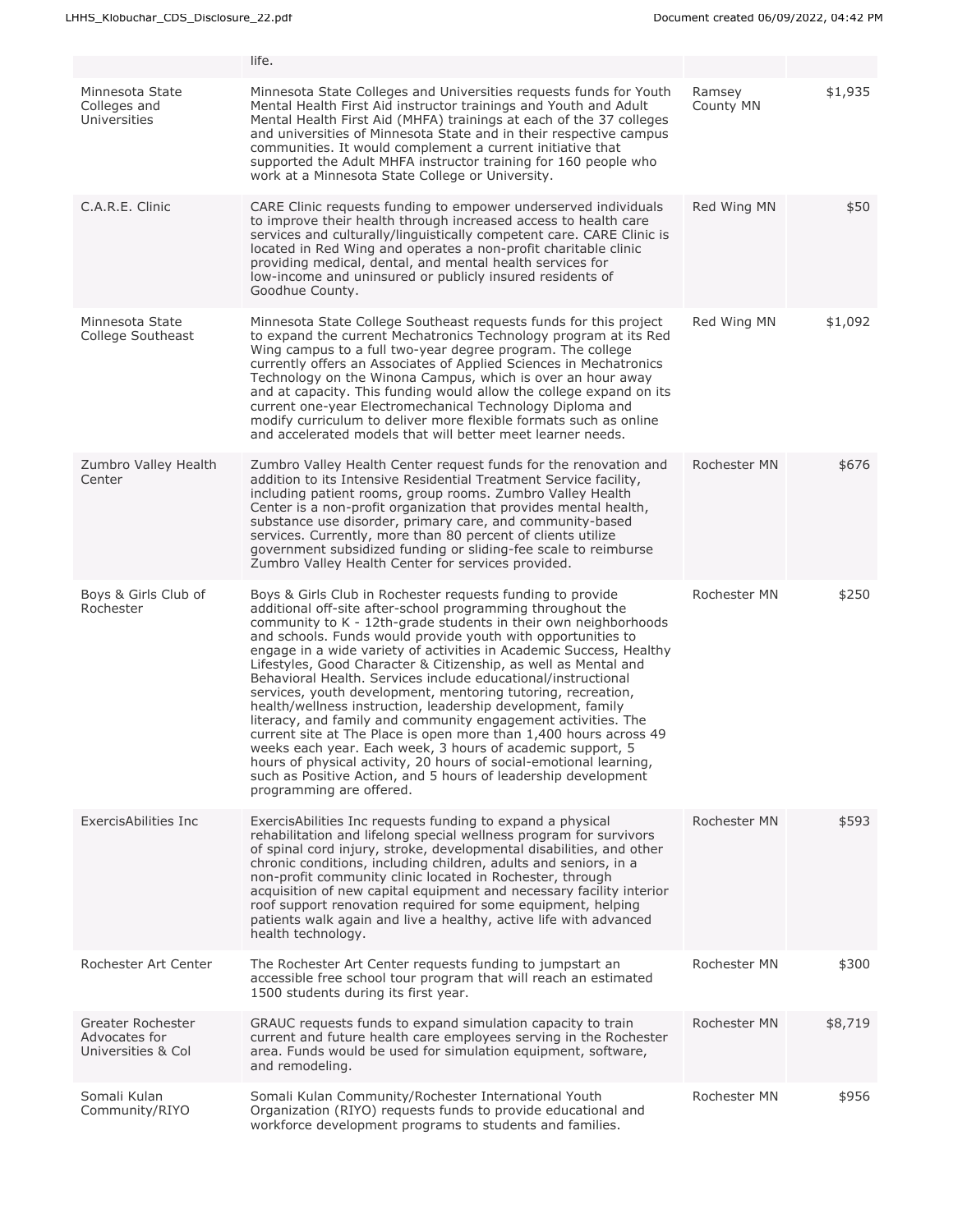| Intermediate School<br>District 917    | ISD 917 and its nine member districts request funding to partner<br>with the Minnesota Humanities Center, Metropolitan State<br>University, Dakota County Technical College, and the University of<br>St. Thomas to strengthen and expand its Grow Your Own<br>programs to develop and support diverse career pathways that<br>prepare staff to meet the academic and social-emotional needs of<br>our diverse students by earning a general education and/or<br>special education teaching license, credentials to be a<br>highly-qualified paraprofessional, Bachelor's degree, and/or<br>Master's degree, and strengthen programs to engage school and<br>district staff and leaders, students, and families in professional<br>development, affinity groups, and collaborative work across<br>organizations to center humanity in education.                                                                                                                                                                                                                                                                                                                                         | Rosemount<br>MN           | \$500   |
|----------------------------------------|------------------------------------------------------------------------------------------------------------------------------------------------------------------------------------------------------------------------------------------------------------------------------------------------------------------------------------------------------------------------------------------------------------------------------------------------------------------------------------------------------------------------------------------------------------------------------------------------------------------------------------------------------------------------------------------------------------------------------------------------------------------------------------------------------------------------------------------------------------------------------------------------------------------------------------------------------------------------------------------------------------------------------------------------------------------------------------------------------------------------------------------------------------------------------------------|---------------------------|---------|
| River Valley Health<br><b>Services</b> | River Valley Health Services requests funding to build capacity that<br>was closed down due to the pandemic. This project would fund<br>fund clinic medical equipment, desks, chairs, and laboratory<br>equipment.                                                                                                                                                                                                                                                                                                                                                                                                                                                                                                                                                                                                                                                                                                                                                                                                                                                                                                                                                                       | <b>Scott County</b><br>MN | \$100   |
| CentraCare                             | CentraCare requests funding for the Central Minnesota Child<br>Advocacy Center (CAC) to address an increase in the number of<br>child maltreatment victims and to ensure the access to medical<br>and mental health providers for all patients. CAC provides<br>protection, advocacy, justice, and healing to victims of abuse. This<br>includes forensic interviews, medical examinations, advocacy to<br>victims of abuse and their families, and integrated behavioral and<br>mental health services. Specifically, the project will centralize<br>services at CentraCare Health System's Plaza campus and has<br>secured a private on-campus space large enough to expand the<br>number of victims able to be supported and services able to be<br>offered. The new location requires renovations, equipment and<br>furnishings without impacting services for the target population.<br>The new location will facilitate easier access to all services that the<br>CAC offers, as well as expanded access to medical and mental<br>health providers, onsite lab/x-ray, reduced high overhead costs,<br>and access to resources such as security, volunteers, and patient<br>access. | St. Cloud MN              | \$1,342 |
| CentraCare Health<br>System            | CentraCare Health System Emergency Medical Services requests<br>funds for this project to procure three ambulances.                                                                                                                                                                                                                                                                                                                                                                                                                                                                                                                                                                                                                                                                                                                                                                                                                                                                                                                                                                                                                                                                      | St. Cloud MN              | \$579   |
| United Way of Central<br>Minnesota     | United Way of Central Minnesota requests funds for this project to<br>support the Central Minnesota Community Child Care Response<br>Fund, which provides gap/subsidy funding for families to acquire<br>or maintain quality child care, on a short term basis, allowing<br>them to focus on stability and getting back to and staying<br>employed as opposed to added stress and barriers to stability.<br>This funding also benefits the children as they thrive with stability<br>and are able to regulate and feel safe in an environment and<br>setting that they are secure in.                                                                                                                                                                                                                                                                                                                                                                                                                                                                                                                                                                                                    | St. Cloud MN              | \$200   |
| Higher Works<br>Collaborative          | Higher Works Collaborative requests funds for the Dr. Martin<br>Luther King Jr. Learning Center, a culturally relevant and<br>culturally responsive center for the advancement of the<br>underrepresented community of color of Greater St. Cloud. Funds<br>would be used for training, technology, furnishings, workshops,<br>and salaries.                                                                                                                                                                                                                                                                                                                                                                                                                                                                                                                                                                                                                                                                                                                                                                                                                                             | St. Cloud MN              | \$618   |
| Perspectives Inc.                      | Perspectives Inc. requests funding for programming for homeless<br>and recovering women and children.                                                                                                                                                                                                                                                                                                                                                                                                                                                                                                                                                                                                                                                                                                                                                                                                                                                                                                                                                                                                                                                                                    | St. Louis<br>Park MN      | \$1,500 |
| Perspectives, Inc.                     | Perspectives Inc. requests funding for a new family center in St.<br>Louis Park. This center aims to address community needs<br>including mental and chemical health treatment, employment,<br>and children's educational programming.                                                                                                                                                                                                                                                                                                                                                                                                                                                                                                                                                                                                                                                                                                                                                                                                                                                                                                                                                   | St. Louis<br>Park MN      | \$5,000 |
| Minnesota Department<br>of Health      | Minnesota Department of Health requests funding to implement a<br>mobile version of the Rural Obstetric Simulation Training that is<br>currently provided on-site at Community Memorial Hospital in<br>Cloquet, Minnesota -- including through attaining obstetrics suite<br>equipment, a van, and mobile technology. This project will make<br>this training available to a wider range of rural providers.<br>Minnesota Department of Health requests to implement a mobile<br>version of the Rural Obstetric Simulation Training that is currently<br>provided on-site at Community Memorial Hospital in Cloquet,<br>Minnesota. This includes purchasing obstetrics suite equipment, a<br>van, and mobile technology. This project will make this training                                                                                                                                                                                                                                                                                                                                                                                                                            | St. Paul MN               | \$520   |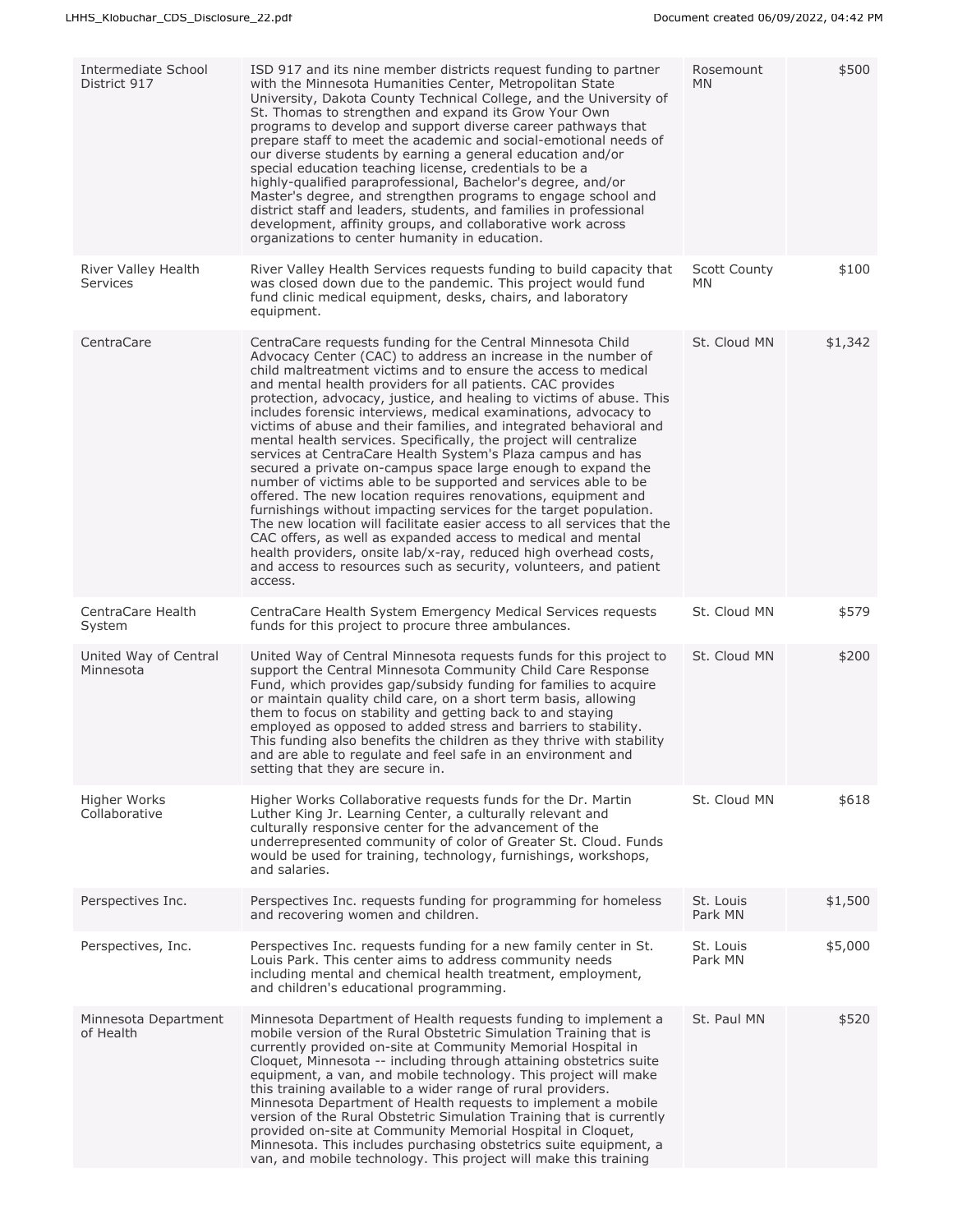|                                                         | available to a wider range of rural providers.                                                                                                                                                                                                                                                                                                                                                                                                                                                                                                                                                                                                                                                                                                                                                                                                                                                                                                                                                                                                                                                                                                                                                                                                                                                                                             |             |         |
|---------------------------------------------------------|--------------------------------------------------------------------------------------------------------------------------------------------------------------------------------------------------------------------------------------------------------------------------------------------------------------------------------------------------------------------------------------------------------------------------------------------------------------------------------------------------------------------------------------------------------------------------------------------------------------------------------------------------------------------------------------------------------------------------------------------------------------------------------------------------------------------------------------------------------------------------------------------------------------------------------------------------------------------------------------------------------------------------------------------------------------------------------------------------------------------------------------------------------------------------------------------------------------------------------------------------------------------------------------------------------------------------------------------|-------------|---------|
| <b>Building Strong</b><br>Communities                   | Building Strong Communities requests funding to offer a 12-week<br>program training program in 15 different trades. Building Strong<br>Communities is a multi-trade apprenticeship readiness program<br>that prepares individuals for a career in Minnesota's construction<br>industry. The program includes a construction industry overview,<br>Union-developed multi core craft curriculum, hands-on exposure<br>at various Union training centers; active construction site tours;<br>personal protection equipment and tools; and job interviews with<br>participating unions and contractors. While the program operates<br>in the Twin Cities, outreach also is focused on Rochester and<br>Duluth with contacts made throughout Greater Minnesota. The<br>program is planned to expand statewide. This program is<br>supported by the International Brotherhood of Electrical Workers<br>(IBEW) and has been developed in partnership with Minneapolis<br>Building and Construction Trade Council and Metropolitan Council<br>and is offered in collaboration with North Hennepin Community<br>College. At program completion, participants enroll in an<br>apprenticeship or other training programs of their choosing, and<br>Building Strong Communities provides one year of follow-up<br>advocacy and career navigation help. | St. Paul MN | \$400   |
| Advocating Change<br>Together                           | Advocating Change Together (ACT) requests funds to accelerate<br>indepenent living capacity for intellectuatly and developmentally<br>dsiabled (I/DD) people. The "PCs for People" project would provide<br>personal computers to 100 Minnesotans with I/DD; ten hours of<br>technical training on setting up and using their computers; and<br>enrollment in the 12-session "I Am A Zoomer" curriculum to<br>support personal community-building and independence in<br>accessing resources. The goal is to enable I/DD people to<br>independenetly access community resources and particpate in<br>ACT's disability rights education programs.                                                                                                                                                                                                                                                                                                                                                                                                                                                                                                                                                                                                                                                                                           | St. Paul MN | \$188   |
| The Teacher's Forum<br>classroom curriculum<br>service  | The African American Registry requests funding to expand its<br>Teacher's Forum teacher preparation service to more teacher<br>candidates and to include Readability Learning System software<br>that will improve illiteracy.                                                                                                                                                                                                                                                                                                                                                                                                                                                                                                                                                                                                                                                                                                                                                                                                                                                                                                                                                                                                                                                                                                             | St. Paul MN | \$1,000 |
| Children's Health Care<br>d.b.a Children's<br>Minnesota | Children's Minnesota requests funding for this project to support<br>ongoing mental health programming and to expand our<br>programming to include additional acute and outpatient services.<br>The funds requested will help cover the costs of mental health<br>programs including staff salaries, program materials, training and<br>education to bring additional mental health clinicians into the<br>workforce, and uncompensated or under-reimbursed care.                                                                                                                                                                                                                                                                                                                                                                                                                                                                                                                                                                                                                                                                                                                                                                                                                                                                          | St. Paul MN | \$5,100 |
| Regions Hospital                                        | Regions Hospital requests funding to renovate the moderate- to<br>high-acuity units of their Emergency Center. These units host<br>about 40 percent of the Center's visits each year, or about 38,000<br>visitors.                                                                                                                                                                                                                                                                                                                                                                                                                                                                                                                                                                                                                                                                                                                                                                                                                                                                                                                                                                                                                                                                                                                         | St. Paul MN | \$3,400 |
| <b>Breaking Free</b>                                    | Breaking Free requests funding to provide housing services to<br>survivors of sexual exploitation. Funding this project will provide<br>safe housing for 34 families and will have a positive community<br>impact by enabling us to continue serving some of the metro<br>area's most vulnerable, and chronically homeless individuals.                                                                                                                                                                                                                                                                                                                                                                                                                                                                                                                                                                                                                                                                                                                                                                                                                                                                                                                                                                                                    | St. Paul MN | \$950   |
| City of Saint Paul                                      | The City of Saint Paul, on behalf of the Saint Paul Public Library,<br>requests funding to support renovations of the children's areas in<br>all 13 Saint Paul libraries to transform them into Play & Learn<br>spaces.                                                                                                                                                                                                                                                                                                                                                                                                                                                                                                                                                                                                                                                                                                                                                                                                                                                                                                                                                                                                                                                                                                                    | St. Paul MN | \$2,000 |
| City of Saint Paul                                      | The City of Saint Paul, on behalf of the Saint Paul Public Library,<br>request funding for this project to provide critical access to<br>community resources that support education and work. Ramsey<br>County and the City of Saint Paul request funds to support<br>technology-rich spaces in public library meeting/programming<br>rooms across Saint Paul and suburban Ramsey County.                                                                                                                                                                                                                                                                                                                                                                                                                                                                                                                                                                                                                                                                                                                                                                                                                                                                                                                                                  | St. Paul MN | \$2,000 |
| City of Saint Paul                                      | The City of Saint Paul requests funding to to develop a training<br>and jobs program to support the planting and maintenance needs<br>to address the more than 11,000 ash trees on public boulevards<br>that are dead/dying due to the Emerald Ash Borer (EAB)<br>infestation. The goal would be to create pathways to green<br>industry careers for young people in Saint Paul.                                                                                                                                                                                                                                                                                                                                                                                                                                                                                                                                                                                                                                                                                                                                                                                                                                                                                                                                                           | St. Paul MN | \$3,500 |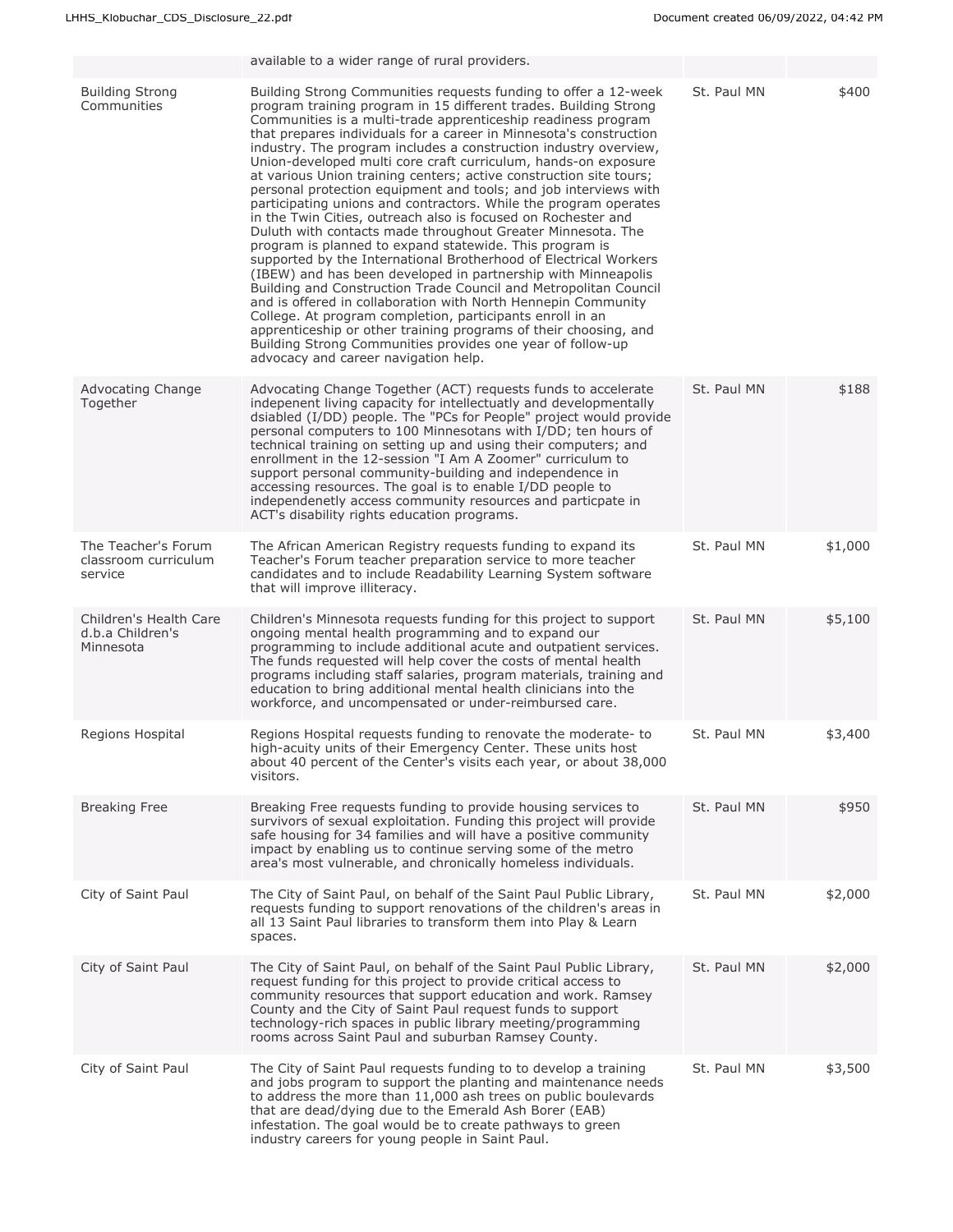| Hamline University                                                     | Hamline University requests funding to expand partnerships with<br>local corporations and public and nonprofit organizations to<br>provide transformative paid collaborative research, internship, and<br>apprentice teaching opportunities for students from BIPOC,<br>low-income, and first generation college backgrounds.                                                                                                                                                                                                                                                                                                                                                                                                                                                                                                                                                                                                                                                                                                                                                                                                                                                                                                                                                                                                         | St. Paul MN | \$2,000 |
|------------------------------------------------------------------------|---------------------------------------------------------------------------------------------------------------------------------------------------------------------------------------------------------------------------------------------------------------------------------------------------------------------------------------------------------------------------------------------------------------------------------------------------------------------------------------------------------------------------------------------------------------------------------------------------------------------------------------------------------------------------------------------------------------------------------------------------------------------------------------------------------------------------------------------------------------------------------------------------------------------------------------------------------------------------------------------------------------------------------------------------------------------------------------------------------------------------------------------------------------------------------------------------------------------------------------------------------------------------------------------------------------------------------------|-------------|---------|
| Heart of America                                                       | Heart of America requests funding to transform existing spaces<br>and create Career and Technical Education labs (CTE), VoTech<br>and Modern Manufacturing Labs, STEAM Labs that will impact the<br>effectiveness of educators and achievement of students in<br>STEM/CTE spaces.                                                                                                                                                                                                                                                                                                                                                                                                                                                                                                                                                                                                                                                                                                                                                                                                                                                                                                                                                                                                                                                     | St. Paul MN | \$750   |
| Interact Center for the<br>Visual and Performing<br>Arts               | Interact requests funding to provide artists with disabilities with<br>professional arts education and presentations, and community<br>integration opportunities. This project would celebrate surviving<br>COVID in virtual space and thriving while re-engaging with<br>communities in person. Presented at The Luminary Theater in<br>Minneapolis' North Loop District, the project includes: Original<br>short music-theater performances throughout Minnesota for<br>corporate events, Human Services conferences, education<br>conferences, sports openers, and more - embedding artists with<br>disabilities as leaders in a wide diversity of community settings;<br>Outdoor summer Puppet Festival at our Saint Paul<br>Hamline/Midway location - performances with original<br>artist-created puppets, hands-on community artmaking booths<br>facilitated by artists with disabilities, food, live music, all free to<br>the public; Artist-In-Residence events at our Interact Gallery,<br>inviting the community to drop in, see work on the walls, observe<br>the artist's working process, and engage in conversation about<br>artistic vision and life experiences; and original sculpture<br>installation and public gatherings/conversations at Franconia<br>Sculpture Garden in outlying Chisago County, Minnesota. | St. Paul MN | \$350   |
| M Health Fairview                                                      | M Health Fairview requests funding for a Mobile Substance Use<br>Disorder and Transition clinic. This clinic would provide care<br>immediately after an inpatient or emergency department<br>discharge until patients are safely in a treatment program.                                                                                                                                                                                                                                                                                                                                                                                                                                                                                                                                                                                                                                                                                                                                                                                                                                                                                                                                                                                                                                                                              | St. Paul MN | \$1,000 |
| M Health Fairview                                                      | M Health Fairview requests funding for a Mobile Substance Use<br>Disorder (MSUD) Improvement Program. This program brings<br>peer-support specialists and other clinical staff directly to patients.                                                                                                                                                                                                                                                                                                                                                                                                                                                                                                                                                                                                                                                                                                                                                                                                                                                                                                                                                                                                                                                                                                                                  | St. Paul MN | \$1,000 |
| Metropolitan State<br>University                                       | Metropolitan State University requests funding for a Professional<br>Workforce Development Project. This funding will allow Metro<br>State to help students identify and access learning opportunities<br>like internships, undergraduate research, and learn-at-work<br>programs; provide a course to engage students in goal setting;<br>compensate students for their time participating in internships,<br>undergraduate research, and structured reflection of work-based<br>learning; and provide course-based experiences for mentoring<br>and career readiness support.                                                                                                                                                                                                                                                                                                                                                                                                                                                                                                                                                                                                                                                                                                                                                       | St. Paul MN | \$1,320 |
| MN Association of<br><b>Community Mental</b><br><b>Health Programs</b> | Minnesota Association of Community Mental Health Programs<br>requests funds for this project to create integrated care models<br>where clients can get what they need from one place, including<br>Certified Community Behavioral Health Clinics (CCBHCs). This<br>creates a statewide care management registry and portal,<br>integrating clinical cost data from intersections of systems in order<br>to implement best practices in behavioral health care, quality<br>improvement and population health management which will allow<br>providers to focus on people in greatest need of services and<br>coordinate physical and behavioral health care.                                                                                                                                                                                                                                                                                                                                                                                                                                                                                                                                                                                                                                                                           | St. Paul MN | \$900   |
| Minnesota Department<br>of Health                                      | The Minnesota Department of Health (MDH) requests funds for<br>this project to build Long COVID support networks in rural<br>Minnesota. This project will design, implement, and evaluate long<br>COVID peer support networks tailored to rural communities in<br>Minnesota and provide safe, supportive, and informative<br>communities for individuals experiencing long COVID with an<br>emphasis on well-being, mental health, disability, and living with<br>pre-existing conditions.                                                                                                                                                                                                                                                                                                                                                                                                                                                                                                                                                                                                                                                                                                                                                                                                                                            | St. Paul MN | \$1,000 |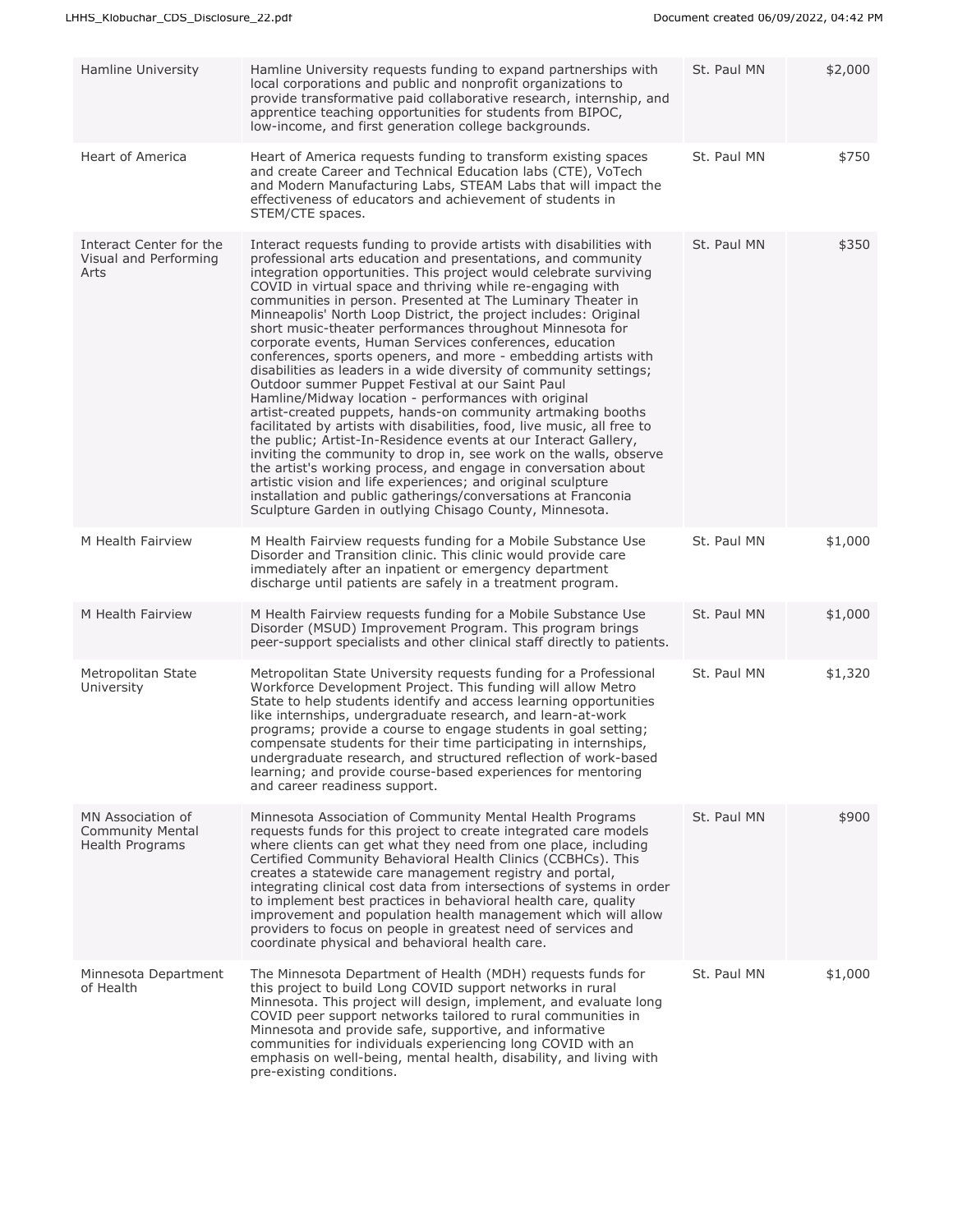| Minnesota Department<br>of Health | The Minnesota Department of Health (MDH) requests funds for<br>this project to fund a statewide prevention initiative addressing<br>substance use prevention and mental health promotion by<br>implementing the LifeSkills Training (LST) curriculum in schools<br>throughout the state. LST is a research-based curriculum that<br>teaches students the necessary skills to resist social pressures to<br>drink or use other substances, to develop better self-esteem and<br>self-confidence, cope effectively with anxiety, and build<br>problem-solving and negotiation skills.                                                                                                       | St. Paul MN | \$665    |
|-----------------------------------|-------------------------------------------------------------------------------------------------------------------------------------------------------------------------------------------------------------------------------------------------------------------------------------------------------------------------------------------------------------------------------------------------------------------------------------------------------------------------------------------------------------------------------------------------------------------------------------------------------------------------------------------------------------------------------------------|-------------|----------|
| Midwest Special<br>Services, Inc. | Midwest Special Services (MSS), Inc. requests funding to enhance<br>training for direct support professionals with the aim to increase<br>staff retention and expanding training and mentorship for our<br>workforce.; expand professional development opportunities by<br>creating a career ladder structure that will improve job satisfaction<br>and increase wages; and share knowledge and resources with<br>providers across the state by developing a learning collaborative.                                                                                                                                                                                                      | St. Paul MN | \$100    |
| Open Arms of<br>Minnesota         | Open Arms of Minnesota requests funding to renovate space for a<br>second commercial kitchen in St. Paul, putting the hospital in a<br>position to expand physical capacity and increase geographic<br>reach for providing meals to people living with life-threatening<br>illnesses.                                                                                                                                                                                                                                                                                                                                                                                                     | St. Paul MN | \$600    |
| Penumbra                          | Penumbra Theatre requests funding for a planning and pre-design<br>process for a multi-use performance arts space. Their goal with<br>the space is to combine art, racial equity, and wellness to drive<br>change and healing.                                                                                                                                                                                                                                                                                                                                                                                                                                                            | St. Paul MN | \$1,500  |
| Proceed Inc.                      | Proceed Inc. requests funding to enhance post-secondary<br>educational pathways and training pathways to ensure BIPOC<br>access to college, technical, or careers resources. This project will<br>use college exploration tools and provide service-learning<br>experiences for up students in grades 6-12. This project provides<br>early education services to students in grades K-5, summer<br>enrichment camps on S.T.E.A.M. topics and individual tutoring and<br>parent workshops promoting life skills.                                                                                                                                                                           | St. Paul MN | \$595    |
| St. Catherine University          | St. Catherine University requests funds to expand the STEM<br>pipeline for diverse girls and women by building and formalizing<br>pipeline programs for girls and women in partnership with St. Paul<br>and Minneapolis public schools as well as local community<br>colleges, and developing and implementing STEM bridge<br>programming for participants at every level.                                                                                                                                                                                                                                                                                                                | St. Paul MN | \$400    |
| The Zero Abuse Project            | The Zero Abuse Project requests funds for this project to expand<br>the Child Advocacy Post-Secondary Education (CAST) program, an<br>interdisciplinary academic program for students entering the fields<br>of criminal justice, social work, nursing, psychology, law, medical<br>school, or seminary that teaches students the skills necessary to<br>work effectively as part of a multidisciplinary team to identify and<br>address situations involving child abuse and neglect.                                                                                                                                                                                                    | St. Paul MN | \$2,000  |
| Think Small                       | Think Small requests funds for this project to rebuild and<br>strengthen the business of child care with their Think Small<br>Institute (TSI) which provides early childhood services, which<br>include curricula development, teacher training, and social and<br>emotional learning activities.                                                                                                                                                                                                                                                                                                                                                                                         | St. Paul MN | \$500    |
| United Family Medicine            | United Family Medicine requests funds for this project to open a<br>low-cost/sliding scale satellite clinic on Saint Paul College's (SPC)<br>campus. Funding will support construction and equipment costs<br>related to retrofitting SPC's former business management office<br>into a fully operational on-campus clinic complete with a<br>student-patient check-in lobby, 2 exam rooms, and specimen<br>collection facilities.                                                                                                                                                                                                                                                        | St. Paul MN | \$250    |
| Minnesota Community<br>Care (MCC) | Minnesota Community Care (MCC) requests funding for this<br>project to redevelop the West Side Dental Clinic site. This project<br>would construct, furnish, and equip a new dental building on the<br>same site to be operated by MCC. The new dental clinic will allow<br>for the expansion of high-quality, affordable, multi-lingual, and<br>culturally-relevant dental care to communities who historically<br>experience disparities in health care access. The existing<br>single-story building contains space for 5 dental operatories and<br>minimal office space. The proposed project includes plans for a<br>2-story, roughly 25,000 square foot building that allows for 15 | St. Paul MN | \$12,500 |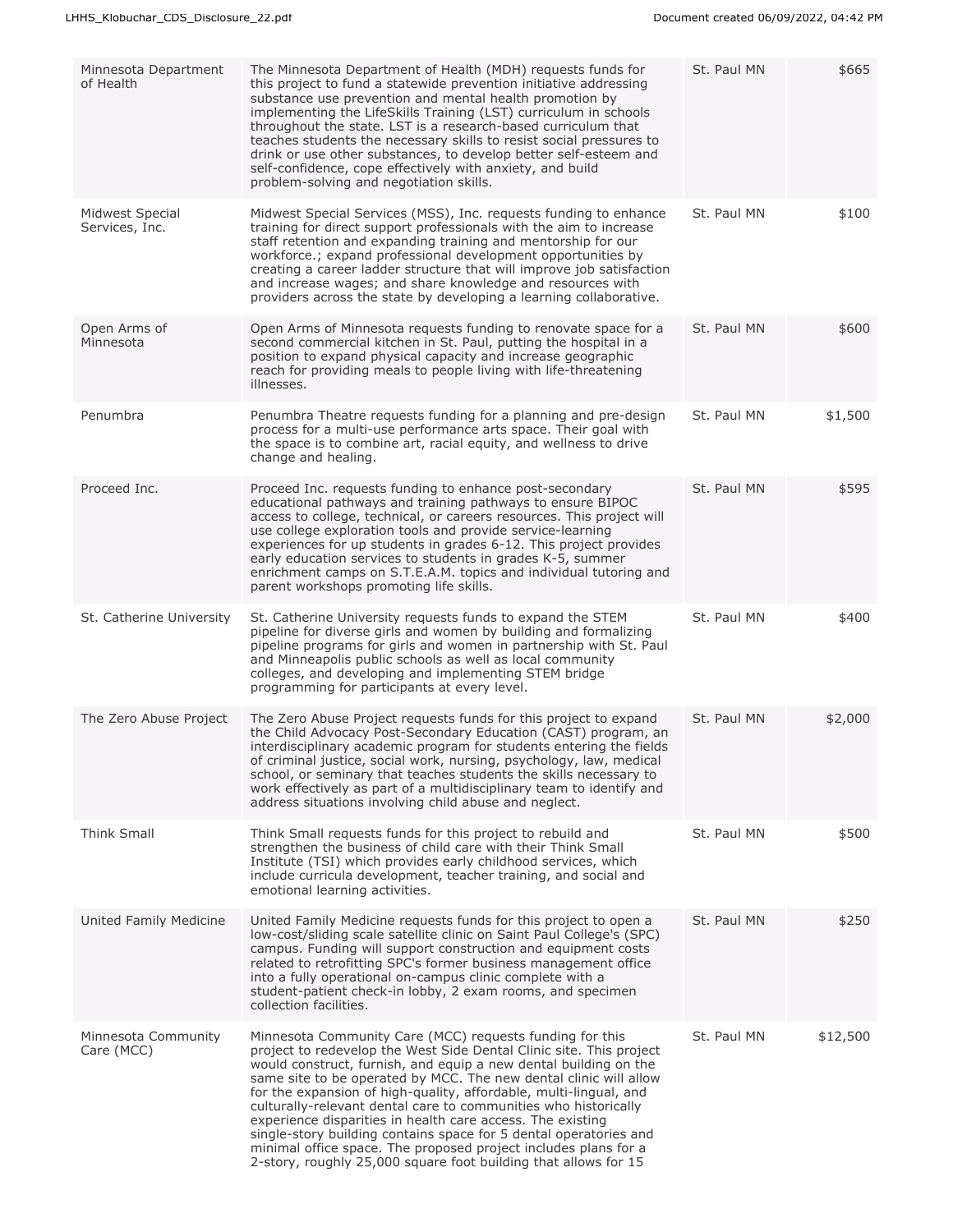|                                                          | operatories, administration space, and parking. Offered onsite will<br>be comprehensive dental services, such as preventative,<br>restorative, and emergency care, provided by staff who<br>collectively speak nine languages.                                                                                                                                                                                                                                                                                                                                                                                                                                                                                                                                                                                                                                                                                                                                                                                                                                                                                                                                                                                                                                                                                                                                                                                                                                                                                                                                                                                                                                                                                                                                                                                                                                |                             |          |
|----------------------------------------------------------|---------------------------------------------------------------------------------------------------------------------------------------------------------------------------------------------------------------------------------------------------------------------------------------------------------------------------------------------------------------------------------------------------------------------------------------------------------------------------------------------------------------------------------------------------------------------------------------------------------------------------------------------------------------------------------------------------------------------------------------------------------------------------------------------------------------------------------------------------------------------------------------------------------------------------------------------------------------------------------------------------------------------------------------------------------------------------------------------------------------------------------------------------------------------------------------------------------------------------------------------------------------------------------------------------------------------------------------------------------------------------------------------------------------------------------------------------------------------------------------------------------------------------------------------------------------------------------------------------------------------------------------------------------------------------------------------------------------------------------------------------------------------------------------------------------------------------------------------------------------|-----------------------------|----------|
| Open Cities Health<br>Center Inc                         | Open Cities Health Center request funds to purchase new Epic<br>Electronic Health Records (EHR) system to increase scheduling<br>patient scheduling and customer health services.                                                                                                                                                                                                                                                                                                                                                                                                                                                                                                                                                                                                                                                                                                                                                                                                                                                                                                                                                                                                                                                                                                                                                                                                                                                                                                                                                                                                                                                                                                                                                                                                                                                                             | St. Paul MN                 | \$600    |
| Alliance of Early<br>Childhood Professionals             | Alliance of Early Childhood Professionals request funds to support<br>seven (7) teachers/apprentices to become fluent at the advanced<br>proficiency level per American Council on the Teaching of Foreign<br>Languages standards through a Master-Apprentice model, and<br>certified as early childhood teachers.                                                                                                                                                                                                                                                                                                                                                                                                                                                                                                                                                                                                                                                                                                                                                                                                                                                                                                                                                                                                                                                                                                                                                                                                                                                                                                                                                                                                                                                                                                                                            | St. Paul MN                 | \$30,000 |
| Change Inc.                                              | Change Inc. requests funds to create an outpatient mental health<br>clinic at Change Inc.'s Saint Paul campus. This is part of their<br>larger work to renovate the building and expand services to<br>support Saint Paul communities.                                                                                                                                                                                                                                                                                                                                                                                                                                                                                                                                                                                                                                                                                                                                                                                                                                                                                                                                                                                                                                                                                                                                                                                                                                                                                                                                                                                                                                                                                                                                                                                                                        | St. Paul MN                 | \$245    |
| MN Commission for the<br>Deaf, DeafBlind, &<br>Hard of H | MNCDHH requests funds for this project outfit County Veteran<br>Service Offices with an assistive listening device to provide the<br>most clear and effective communication possible.                                                                                                                                                                                                                                                                                                                                                                                                                                                                                                                                                                                                                                                                                                                                                                                                                                                                                                                                                                                                                                                                                                                                                                                                                                                                                                                                                                                                                                                                                                                                                                                                                                                                         | St. Paul MN                 | \$960    |
| Ujamaa Place                                             | Ujamaa Place requests funds to provide workforce training,<br>mental and behavioral health, and related services for African<br>American men.                                                                                                                                                                                                                                                                                                                                                                                                                                                                                                                                                                                                                                                                                                                                                                                                                                                                                                                                                                                                                                                                                                                                                                                                                                                                                                                                                                                                                                                                                                                                                                                                                                                                                                                 | St. Paul MN                 | \$1,250  |
| Gustavus Adolphus<br>College                             | Gustavus Adolphus College requests for this project to create an<br>accessible and equitable educational experience for all students by<br>implementing Universal Design, as well as developing learning<br>spaces and materials, open-source learning platforms, and new<br>technology.                                                                                                                                                                                                                                                                                                                                                                                                                                                                                                                                                                                                                                                                                                                                                                                                                                                                                                                                                                                                                                                                                                                                                                                                                                                                                                                                                                                                                                                                                                                                                                      | St. Peter MN                | \$1,200  |
| Allina Health                                            | Allina Health requests funding to secure a 3-D Mammography unit<br>and its technical fittings to support expanding access to the Allina<br>Health Cancer Institute's (AHCI) mobile cancer screening<br>program. Screenings are the best way to detect cancer early,<br>which is more likely to lead to better outcomes. However, for<br>those individuals without health insurance, screening tests can<br>often be prohibitively expensive. Increasing cancer screening<br>rates, especially in underserved areas, is a key focus of Allina<br>Health's commitment to advancing health equity. To help women<br>access cancer screening services, AHCI was recently awarded<br>\$975,000 by the Cargill Foundation to provide breast cancer<br>screenings and prevention education in 9 Minnesota counties -<br>Anoka, Wright, Washington, Sherburne, Hennepin, Ramsey, Scott,<br>McLeod, and Le Sueur. Requested CPS will provide capital funding<br>flexibility to pursue the technology needed for the other<br>screenings, including CT for Lung Nodule Clinic, increasing rural<br>communities' access to a wider range of cancer screenings. AHCI<br>has the goal to expand screening and education programs to<br>additional rural counties where barriers to access are prominent.<br>AHCI is dedicated to providing cancer care that is connected,<br>compassionate and convenient. AHCI providers in 30 locations<br>work closely with patients to personalize care and treatment plans<br>to meet specific needs, from the initial diagnosis and every step of<br>the way. AHCI provides high quality Whole Person Care,<br>addressing cancer's impact on overall physical and mental<br>wellness. AHCI supports patients with nutrition guidance, physical<br>therapy, mental health counseling, financial navigation, family<br>support groups. | Statewide MN                | \$567    |
| Minnesota Public<br><b>Health Association</b><br>(MPHA)  | MPHA requests funds to support the public health workforce from<br>American Indian and communities of color and expand public<br>health leadership in Minnesota through professional development<br>training.                                                                                                                                                                                                                                                                                                                                                                                                                                                                                                                                                                                                                                                                                                                                                                                                                                                                                                                                                                                                                                                                                                                                                                                                                                                                                                                                                                                                                                                                                                                                                                                                                                                 | Statewide MN                | \$250    |
| St. Cloud Technical &<br>Community College<br>(SCTCC)    | St. Cloud Technical & Community College requests funding for the<br>Licensed Practical Nursing Refugee Career Pathways (LPN-RCP)<br>program to support refugees in attaining the knowledge and<br>resources needed to begin a nursing career in Central Minnesota.<br>This model creates 16 additional seats in the nursing program<br>each year led by BIPOC (Black, Indigenous, People of Color)<br>nursing faculty. A BIPOC Success Coach/Career Planner will<br>provide career counseling and support to participating students for<br>academic success and career placement. Admission criteria will be<br>tailored to refugee students' college success rather than traditional                                                                                                                                                                                                                                                                                                                                                                                                                                                                                                                                                                                                                                                                                                                                                                                                                                                                                                                                                                                                                                                                                                                                                                         | <b>Stearns</b><br>County MN | \$950    |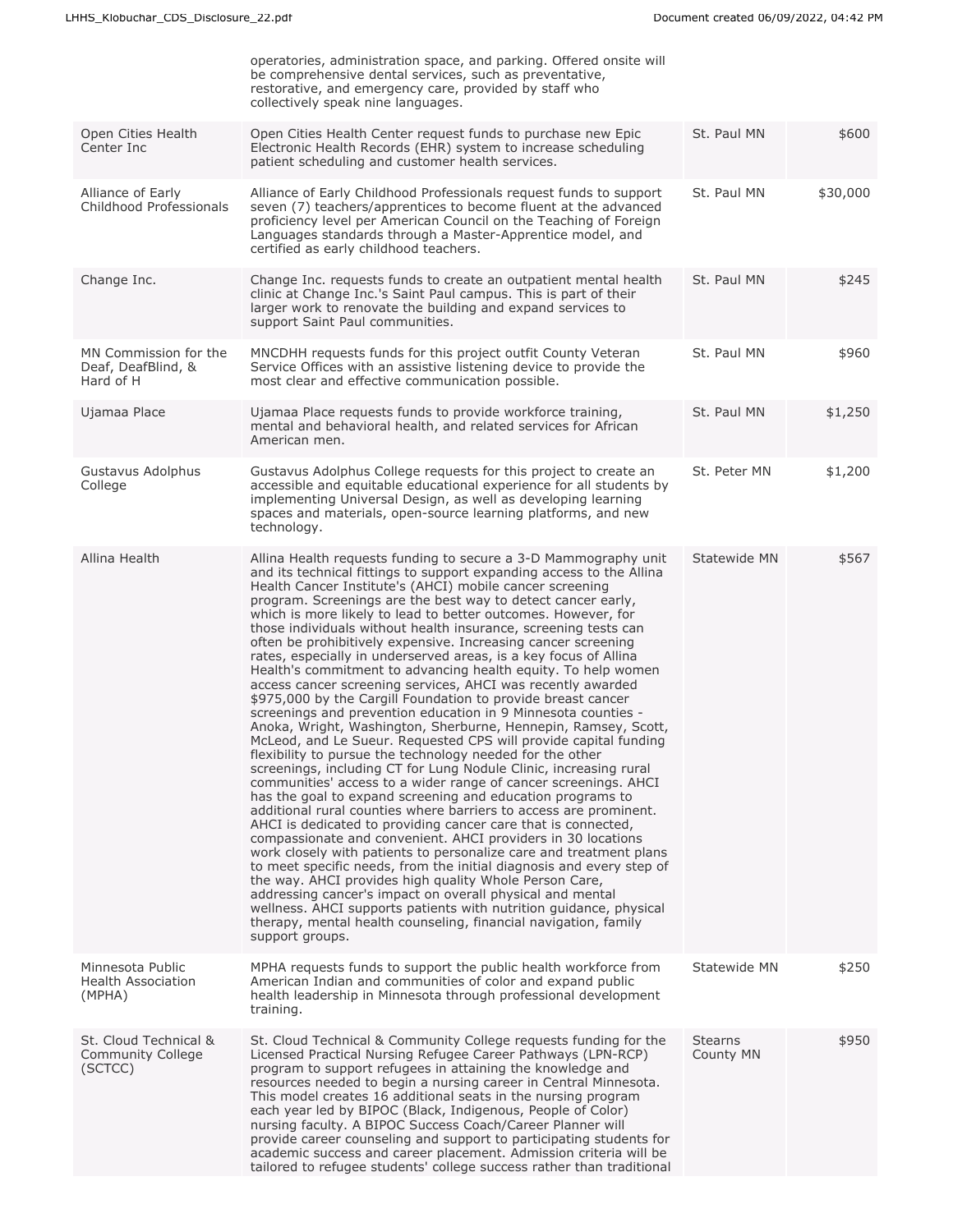|                                                              | admission criteria. Newly hired and trained faculty will be assigned<br>half-time to teaching in regularly scheduled classes and half-time<br>providing supplementary instruction, practice, or other educational<br>support needed for student success. Over three years, St. Cloud<br>Technical & Community College (SCTCC) will graduate 48<br>additional students prepared to write the Practical Nursing Boards.<br>These students will receive additional academic and non-academic<br>support to aid in mastering the curriculum.                                                                                                                                                                                                                                                                   |                             |          |
|--------------------------------------------------------------|------------------------------------------------------------------------------------------------------------------------------------------------------------------------------------------------------------------------------------------------------------------------------------------------------------------------------------------------------------------------------------------------------------------------------------------------------------------------------------------------------------------------------------------------------------------------------------------------------------------------------------------------------------------------------------------------------------------------------------------------------------------------------------------------------------|-----------------------------|----------|
| <b>Career Solutions</b>                                      | Career Solutions requests funds for CareerOne, a workforce<br>development program for at-risk youth. Funds would be used for<br>materials and programming preparing students for careers in CNA,<br>manufacturing and construction, and early childhood<br>development.                                                                                                                                                                                                                                                                                                                                                                                                                                                                                                                                    | <b>Stearns</b><br>County MN | \$500    |
| Summit Academy OIC                                           | ummit will implement a fully-remote Virtual Academy for<br>individuals to gain credentials in Cybersecurity, Application<br>Development, Building Maintenance, Plumbing, Electrical, and<br>HVAC, at no cost over 20 weeks. Implementation will begin with a<br>pilot expansion in the Metro (and in Bemidji in partnership with<br>the Northwest Indian Community Development Center). The<br>Virtual Academy will mitigate the impact of transportation, work,<br>or family commitments that prevent individuals from attending<br>in-person trainings and aid employers who face difficulties in<br>training remote workers.                                                                                                                                                                            | Summit<br>Academy<br>OIC MN | \$12,000 |
| Northland Community<br>and Technical College                 | Northland Community and Technical College requests funding for<br>this project to propose remodeling space to add Precision<br>Manufacturing training, which will include short-term certificates<br>and credentials in a competency-based model.                                                                                                                                                                                                                                                                                                                                                                                                                                                                                                                                                          | Thief River<br>Falls MN     | \$2,200  |
| Essentia Health                                              | Essentia Health requests funding for this project to expand and<br>renovate the Virginia Hospital Emergency Department. This<br>project would double the number of ambulatory evaluation rooms<br>("JET rooms") from 2 to 4 to manage lower acuity patients outside<br>of the main ED volume; increase ED treatment rooms from 7 to 9;<br>add behavioral health swing room capabilities to 3 of existing ED<br>treatment rooms; add 2 behavioral health observation "Safer<br>Rooms" in a behavioral health suite area within the expanded ED;<br>upgrade security at main ED entry to allow staff to lockdown unit<br>as needed; consolidate and relocate Registration and Switchboard<br>functions to maintain safer and more efficient patient flow.                                                    | Virginia MN                 | \$2,000  |
| Gundersen St.<br>Elizabeth's Hospital                        | Gundersen St. Elizabeth's requests capital funding as a part of the<br>larger project to renovate and improve the long-term care facility<br>at St. Elizabeth's. The requested funding would support the<br>construction of a state-of-the-art Wellness Space consisting of a<br>Rehab Department and Resident Family meeting area at the new,<br>consolidated long-term care location. This space will support the<br>ongoing physical and psychosocial wellbeing of the residents<br>served by Gundersen. It will enhance access to Physical Therapy,<br>Occupational Therapy, Speech Therapy, Restorative Support<br>services, and an area dedicated for family and group gatherings.<br>Gundersen St. Elizabeth's is the only provider of assisted living<br>and long-term care in the this community. | Wabasha MN                  | \$250    |
| Minnesota State<br>Community and<br><b>Technical College</b> | Minnesota State Community and Technical College requests<br>funding for energy industry training facilities. This includes the<br>creation of two academic satellite sites to educate power line and<br>gas utility workers; an Indoor Climbing Facility to practice pole<br>climbing, line construction and bucket-truck operation; a Solar<br>Energy Academy; and a CDL Training Range.                                                                                                                                                                                                                                                                                                                                                                                                                  | Wadena MN                   | \$2,000  |
| Tri-County Health Care                                       | Tri-County Health Care requests funds for this project for the<br>development of rural based cancer program for larger broader<br>scope of cancer treatment options and services in underserved<br>region of Minnesota. The cancer center at Tri-County Health will<br>be the closest treatment available for many in our underserved<br>rural region of Central Minnesota. It will conveniently offer a<br>hematology/oncology outpatient clinic, with both chemotherapy<br>infusion and radiation oncology services in the same building. In<br>addition to these clinical services, the center will offer an array of<br>holistic and other cancer-related services.                                                                                                                                    | Wadena MN                   | \$2,100  |